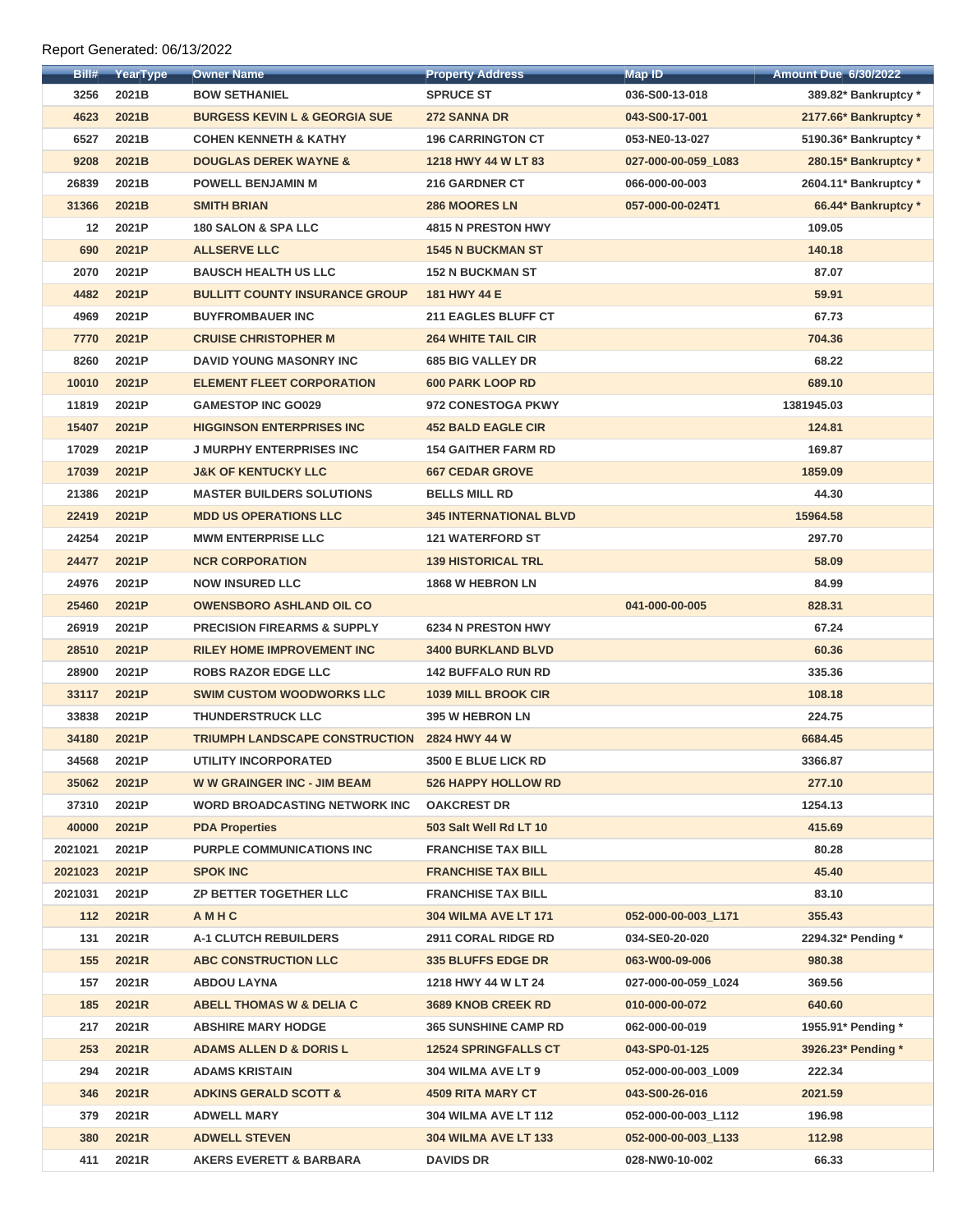| Bill# | YearType | <b>Owner Name</b>                           | <b>Property Address</b>                      | <b>Map ID</b>        | <b>Amount Due 6/30/2022</b> |
|-------|----------|---------------------------------------------|----------------------------------------------|----------------------|-----------------------------|
| 436   | 2021R    | <b>AKRIDGE RONALD WAYNE &amp; LINDA</b>     | <b>235 BEECH GROVE RD</b>                    | 037-C00-11-007       | 1581.04                     |
| 457   | 2021R    | <b>ALCORN JERRY &amp; REBECCA</b>           | 906 HUBBARD LN                               | 082-000-00-008T1     | 39.13                       |
| 464   | 2021R    | <b>ALCORN NANCY</b>                         | <b>196 MAJESTIC BLVD</b>                     | 043-NW0-15-048       | 1172.54                     |
| 472   | 2021R    | <b>ALDERMAN CONNIE SUE</b>                  | <b>315 BARRICKS RD LT 80</b>                 | 034-000-00-014_L080  | 180.76                      |
| 519   | 2021R    | <b>ALLAN MURAD &amp; SOPHIA</b>             | <b>512 MALLARD LAKE BLVD</b>                 | 036-C00-18-002       | 6142.06                     |
| 527   | 2021R    | <b>ALLEN AMY N</b>                          | <b>304 WILMA AVE LT 176</b>                  | 052-000-00-003 L176  | 196.98                      |
| 625   | 2021R    | ALLEN MICHAEL J & JESSICA L                 | <b>MT ELMIRA RD</b>                          | 026-000-00-024A      | 122.32                      |
| 635   | 2021R    | <b>ALLEN REBECCA SUE</b>                    | <b>304 WILMA AVE LT 286</b>                  | 052-000-00-003_L286  | 222.17                      |
| 825   | 2021R    | <b>ANCHOR PROPERTY HOLDINGS LLC</b>         | <b>145 CARTER AVE</b>                        | 043-000-00-024AA     | 13449.00                    |
| 830   | 2021R    | <b>ANDERSON ALBERTA</b>                     | <b>PINECREST DR</b>                          | 026-C00-03-006       | 43.93                       |
| 831   | 2021R    | <b>ANDERSON ALBERTA</b>                     | <b>PINECREST DR</b>                          | 026-C00-03-011       | 178.32                      |
| 832   | 2021R    | <b>ANDERSON ALBERTA</b>                     | <b>PINECREST DR</b>                          | 026-C00-03-005       | 234.31                      |
| 867   | 2021R    | <b>ANDERSON MISTY DAWN</b>                  | <b>571 BIG VALLEY DR</b>                     | 035-SW0-09-001       | 155.54                      |
| 980   | 2021R    | <b>ARELLANO-MARTINEZ SONIA</b>              | <b>315 BARRICKS RD LT 48</b>                 | 034-000-00-014_L048  | 235.63                      |
| 984   | 2021R    | <b>ARGENBRIGHT KYLE LARIMER</b>             | <b>354 HEFT AVE</b>                          | 041-W00-06-014       | 1941.72                     |
| 1098  | 2021R    | <b>ARNOLD ALBERT &amp; LINDA</b>            | <b>2903 CORAL RIDGE RD</b>                   | 034-SE0-20-020       | 3475.67                     |
| 1100  | 2021R    | <b>ARNOLD ALBERT G &amp; LINDA L</b>        | <b>2885 CORAL RIDGE RD</b>                   | 034-SE0-20-021       | 1436.67* Pending *          |
| 1136  | 2021R    | <b>ARNOLD LARRY W &amp; BRENDA J</b>        | <b>150 RODGERS LN</b>                        | 044-NW0-06-011C      | 3011.29                     |
| 1169  | 2021R    | <b>ARNOLD WAYNE</b>                         | 1211 BROOKS SCHOOLHOUSE RD 034-SE0-05-003AT2 |                      | 112.98                      |
| 1174  | 2021R    | <b>ARREDONDO-JUAREZ FEDERICO</b>            | <b>205 HILL CREEK RD</b>                     | 035-SW0-03-001       | 420.97                      |
| 1247  | 2021R    | <b>ASHER JOE</b>                            | <b>HWY 44 W</b>                              | 027-000-00-079A      | 215.65                      |
| 1296  | 2021R    | <b>ATKINS JEREMY</b>                        | 780 HWY 44 W LT 90                           | 037-N00-01-001_L90   | 245.14                      |
| 1323  | 2021R    | <b>AUBERRY MELVIN L &amp; EARLINE &amp;</b> | <b>141 BEECH VALLEY CT</b>                   | 030-000-00-055B      | 3047.38* Pending *          |
| 1333  | 2021R    | <b>AUBREY SHAWN &amp; FOSTER</b>            | <b>2894 KNOB CREEK RD</b>                    | 010-000-00-053       | 355.65                      |
| 1338  | 2021R    | <b>AUGUSTINE KIRK &amp;</b>                 | 1149 BROOKS SCHOOLHOUSE RD 034-SE0-05-002    |                      | 2515.92                     |
| 1339  | 2021R    | <b>AUGUSTINE KIRK &amp;</b>                 | <b>BROOKS SCHOOLHOUSE RD</b>                 | 034-SE0-05-002A      | 588.95                      |
| 1340  | 2021R    | <b>AUGUSTINE KIRK &amp;</b>                 | 1171 BROOKS SCHOOLHOUSE RD 034-SE0-05-002AA  |                      | 1531.52                     |
| 1374  | 2021R    | <b>AXFORD LARRY R SR &amp;</b>              | <b>195 KINGS LAKE DR</b>                     | 028-NW0-04-017       | 1148.89                     |
| 1390  | 2021R    | <b>B &amp; D INC</b>                        | <b>4552 N PRESTON HWY</b>                    | 044-000-00-043B      | 6561.67                     |
| 1476  | 2021R    | <b>BAILEY BRENDA LEE</b>                    | 315 BARRICKS RD LT 278                       | 034-000-00-014_L278  | 531.83                      |
| 1617  | 2021R    | <b>BAKER VERNON</b>                         | <b>OAKCREST DR</b>                           | 026-C00-03-021       | 297.03                      |
| 1670  | 2021R    | <b>BALLARD MARION L</b>                     | 2802 MT ELMIRA RD                            | 026-SW0-03-002       | 346.30                      |
| 1746  | 2021R    | <b>BARD PAUL G</b>                          | <b>304 WILMA AVE LT 131</b>                  | 052-000-00-003_L131  | 56.99* Pending *            |
| 1842  | 2021R    | <b>BARNETT DAVID</b>                        | <b>3371 COLLINGS HILL RD</b>                 | 040-NE0-00-040       | 359.53                      |
| 1844  | 2021R    | <b>BARNETT DAVID S</b>                      | <b>LICKSKILLET DR</b>                        | 056-NW0-04-006       | 215.65                      |
| 1845  | 2021R    | <b>BARNETT DAVID S</b>                      | <b>1125 LICKSKILLET DR</b>                   | 056-NW0-04-020       | 1368.75                     |
| 1891  | 2021R    | <b>BARR DARRELL EUGENE JR</b>               | 1050 HWY 44 W LT 13                          | 036-000-00-001C_L013 | 629.37                      |
| 1944  | 2021R    | <b>BARTON JOSEPH A</b>                      | 203 ABBOTT ST                                | 037-N00-15-004       | 2423.53* Pending *          |
| 1959  | 2021R    | <b>BASHAM GREGORY</b>                       | 780 HWY 44 W LT 62                           | 037-N00-01-001 L62   | 170.38                      |
| 2164  | 2021R    | <b>BEAVERS WALKER</b>                       | 1050 HWY 44 W LT 203                         | 036-000-00-001C_L203 | 330.91                      |
| 2206  | 2021R    | <b>BEDARD CLAUDE &amp; GRACIELA</b>         | <b>548 SHADOWLAWN DR</b>                     | 052-SW0-09-016       | 2432.78                     |
| 2267  | 2021R    | <b>BEICKMAN PAULA &amp; BRUCE</b>           | <b>5001 FOX CHASE DR</b>                     | 044-NW0-21-002       | 5881.09                     |
| 2268  | 2021R    | <b>BEICKMAN PAULA R</b>                     | <b>FOX CHASE DR</b>                          | 044-NW0-21-002A      | 1055.56                     |
| 2279  | 2021R    | <b>BELCHER FRED L &amp; THERESA MARIE</b>   | <b>715 HILLCREEK RD</b>                      | 054-NW0-01-016       | 4327.12                     |
| 2340  | 2021R    | <b>BENDER DAVID &amp; PHYLLIS</b>           | 12424 KINGSLEY DR                            | 043-S00-25-029       | 2218.22                     |
| 2402  | 2021R    | <b>BENNINGTON PERRY E</b>                   | <b>1158 RAYMOND RD</b>                       | 027-NE0-09-009       | 658.36* Pending *           |
| 2465  | 2021R    | <b>BERRY DUWAYNE</b>                        | <b>265 NORTHVIEW DR</b>                      | 045-NW0-06-016       | 2185.37                     |
| 2478  | 2021R    | <b>BERRYMAN DOROTHY G</b>                   | <b>304 WILMA AVE LT 145</b>                  | 052-000-00-003_L145  | 56.99                       |
| 2484  | 2021R    | <b>BERTHOLF MARY</b>                        | <b>W BLUE LICK RD</b>                        | 036-N00-03-005A      | 122.32                      |
| 2712  | 2021R    | <b>BKR ROTH SOLO 401K</b>                   | <b>431 OLD PRESTON HWY N</b>                 | 053-NW0-01-001       | 3274.82* Pending *          |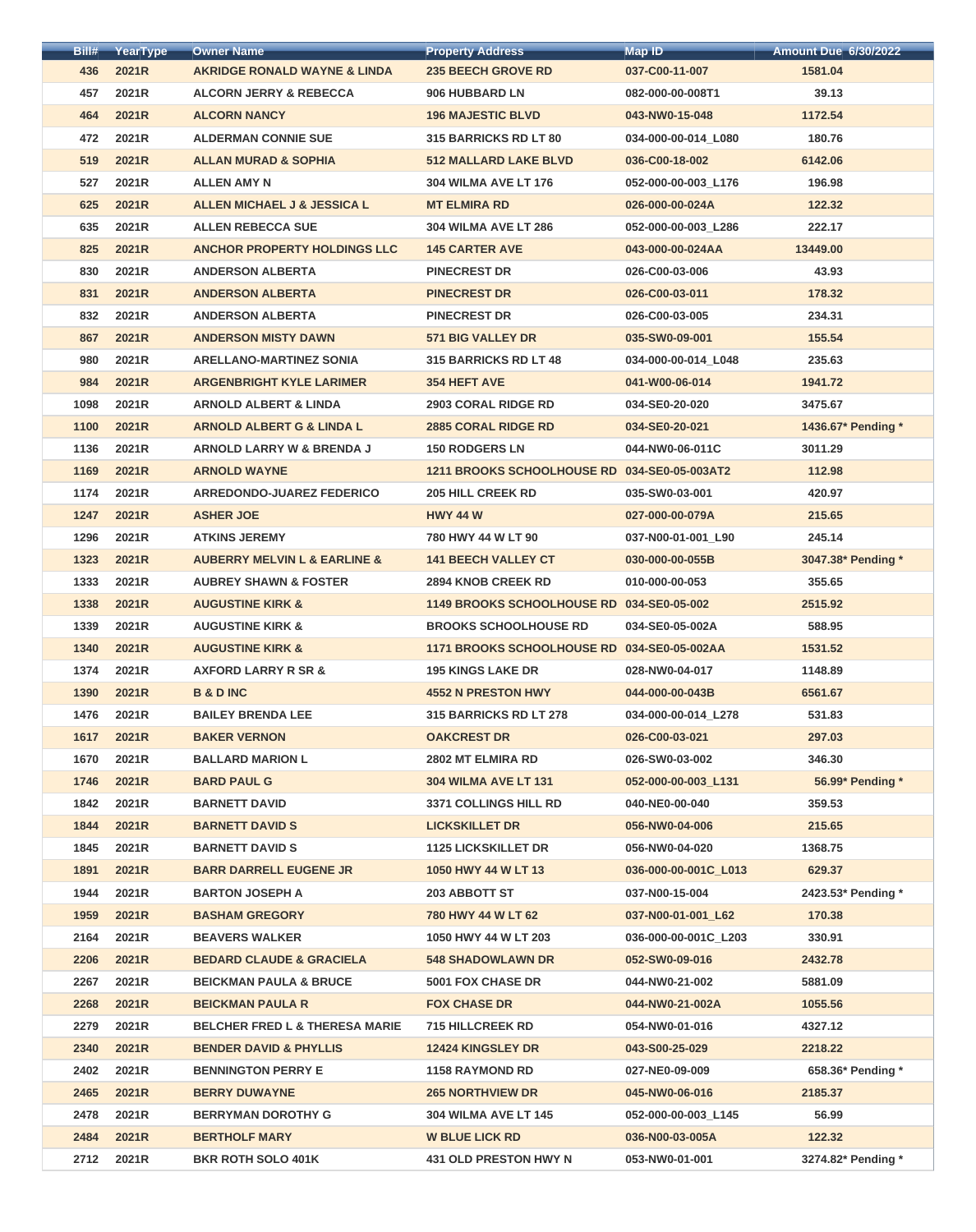| Bill# | YearType | <b>Owner Name</b>                         | <b>Property Address</b>       | Map ID               | <b>Amount Due 6/30/2022</b> |
|-------|----------|-------------------------------------------|-------------------------------|----------------------|-----------------------------|
| 2736  | 2021R    | <b>BLACKWELL JESSICA B &amp; ROBBY</b>    | <b>475 LANDIS LN LT 13</b>    | 069-000-00-036_L013  | 111.07                      |
| 2753  | 2021R    | <b>BLAIR DERRICK</b>                      | <b>E WILLIAMS LN</b>          | 081-E00-18-004       | 839.54                      |
| 2755  | 2021R    | <b>BLAIR DONALD LEE</b>                   | <b>200 W SHANNON LN</b>       | 036-SE0-02-007       | 1003.85                     |
| 2778  | 2021R    | <b>BLAIR THELMA ALINE</b>                 | <b>DELIAHS WAY</b>            | 028-NW0-04-004       | 308.96                      |
| 2799  | 2021R    | <b>BLAKELY RICHARD LEE</b>                | <b>KNOB CREEK RD</b>          | 018-000-00-112T1     | 47.66                       |
| 2953  | 2021R    | <b>BLUELAND DEV</b>                       | <b>OAKCREST DR</b>            | 026-C00-03-033       | 38.34                       |
| 2954  | 2021R    | <b>BLUELAND DEV</b>                       | <b>OAKCREST DR</b>            | 026-C00-01-014       | 38.34                       |
| 2955  | 2021R    | <b>BLUELAND DEV</b>                       | <b>OAKCREST DR</b>            | 026-C00-01-010       | 38.34                       |
| 2956  | 2021R    | <b>BLUELAND DEV</b>                       | <b>MT ELMIRA RD</b>           | 026-C00-01-004       | 38.34                       |
| 2957  | 2021R    | <b>BLUELAND DEV</b>                       | <b>OAKCREST DR</b>            | 026-C00-01-008       | 38.34                       |
| 2958  | 2021R    | <b>BLUELAND DEV</b>                       | <b>OAKCREST DR</b>            | 026-C00-01-006       | 38.34                       |
| 2959  | 2021R    | <b>BLUELAND DEV</b>                       | <b>MT ELMIRA RD</b>           | 026-C00-01-003       | 38.34                       |
| 2963  | 2021R    | <b>BLUELAND DEV</b>                       | <b>OAKCREST DR</b>            | 026-C00-01-015       | 38.34                       |
| 2964  | 2021R    | <b>BLUELAND DEV</b>                       | <b>OAKCREST DR</b>            | 026-C00-01-016       | 38.34                       |
| 2966  | 2021R    | <b>BLUELAND DEV</b>                       | <b>OAKCREST DR</b>            | 026-C00-01-009       | 38.34                       |
| 2967  | 2021R    | <b>BLUELAND DEV</b>                       | <b>OAKCREST DR</b>            | 026-C00-01-007       | 38.34                       |
| 2968  | 2021R    | <b>BLUELAND DEV</b>                       | <b>MT ELMIRA RD</b>           | 026-C00-01-002A      | 38.34                       |
| 2969  | 2021R    | <b>BLUELAND DEV</b>                       | <b>OAKCREST DR</b>            | 026-C00-01-013       | 38.34                       |
| 3144  | 2021R    | <b>BOND RUSSELL</b>                       | <b>475 LANDIS LN LT 38</b>    | 069-000-00-036_L038  | 260.04                      |
| 3161  | 2021R    | <b>BOONE FRANCIS C &amp; MARILYN M</b>    | <b>TUTS RD</b>                | 028-NW0-12-020       | 75.65                       |
| 3223  | 2021R    | <b>BOSWELL DEAN &amp; MILLIE MARIE</b>    | <b>523 KINGS LAKE DR</b>      | 028-NW0-07-010       | 602.00                      |
| 3237  | 2021R    | <b>BOTTS JANE EST (PNC BANK TRUST)</b>    | <b>153 FIFTH AVE</b>          | 037-E00-09-010       | 1008.07* Pending *          |
| 3253  | 2021R    | <b>BOW CINDY</b>                          | 239 SPRUCE ST                 | 036-S00-13-018T1     | 258.61                      |
| 3269  | 2021R    | <b>BOWEN KEITH</b>                        | <b>CHILLICOOP RD</b>          | 027-NE0-06-007       | 262.30                      |
| 3282  | 2021R    | <b>BOWLES HAROLD</b>                      | 1050 HWY 44 W LT 204          | 036-000-00-001C_L204 | 406.53                      |
| 3454  | 2021R    | <b>BRAINER DAVID</b>                      | <b>SHAKELAND DR</b>           | 081-NE0-06-002       | 484.94                      |
| 3578  | 2021R    | <b>BRATCHER MIRANDA</b>                   | <b>315 BARRICKS RD LT 124</b> | 034-000-00-014 L124  | 205.39                      |
| 3614  | 2021R    | <b>BRAY DON P</b>                         | 1050 HWY 44 W LT 185          | 036-000-00-001C_L185 | 521.58                      |
| 3729  | 2021R    | <b>BRIDWELL THOMAS E &amp; PATRICIA A</b> | <b>HWY 44 E</b>               | 054-000-00-074D      | 264.77                      |
| 3761  | 2021R    | <b>BRINLEY STEPHEN</b>                    | <b>475 LANDIS LN LT 135</b>   | 069-000-00-036 L135  | 375.50                      |
| 3789  | 2021R    | <b>BRO 4 INVESTMENT GROUP LLC</b>         | <b>441 S JOE B HALL AVE</b>   | 037-NE0-10-005       | 8410.32                     |
| 3961  | 2021R    | <b>BROWN ANITA GAYLE</b>                  | <b>172 THOUSAND OAKS CIR</b>  | 035-SW0-05-049       | 495.62                      |
| 3986  | 2021R    | <b>BROWN CHARLES W</b>                    | <b>E INDIAN STONE RD</b>      | 056-NE0-02-026       | 290.32* Pending *           |
| 4075  | 2021R    | <b>BROWN JESSIE L</b>                     | 475 LANDIS LN LT 4            | 069-000-00-036_L004  | 229.63                      |
| 4095  | 2021R    | <b>BROWN LISA K &amp; KENNETH E</b>       | 231 HEMLOCK DR                | 036-S00-15-002       | 756.94                      |
| 4130  | 2021R    | <b>BROWN ONDIS EST</b>                    | <b>S PRESTON HWY</b>          | 041-SW0-02-008       | 199.66                      |
| 4211  | 2021R    | <b>BROWNING DAVID P &amp; PATRICIA L</b>  | <b>FLINTSTONE RD</b>          | 026-SW0-02-001       | 169.00* Pending *           |
| 4224  | 2021R    | <b>BROWNING PATRICIA</b>                  | <b>FLINTSTONE CT</b>          | 026-SW0-02-002       | 651.27* Pending *           |
| 4238  | 2021R    | <b>BRUCE KAREN</b>                        | 1218 HWY 44 W LT 62           | 027-000-00-059_L062  | 713.04                      |
| 4299  | 2021R    | <b>BRUSH CHRISTENE L &amp; DEVORE</b>     | <b>315 BARRICKS RD LT 405</b> | 034-000-00-014_L405  | 426.58* Pending *           |
| 4364  | 2021R    | <b>BRYANT ROGER</b>                       | <b>LOVERS LEAP LN</b>         | 057-W00-00-013       | 262.30                      |
| 4365  | 2021R    | <b>BRYANT SARAH JO</b>                    | <b>528 SUNVIEW DR</b>         | 055-N00-02-011       | 464.07                      |
| 4384  | 2021R    | <b>BUCHANAN DAVID &amp; ROBERTA</b>       | <b>375 WOOD VALLEY LN</b>     | 081-NE0-01-007       | 5572.47* Pending *          |
| 4513  | 2021R    | <b>BULLITT EAST PROPERTIES INC</b>        | <b>HARE LN</b>                | 077-W00-03-033       | 69.52                       |
| 4546  | 2021R    | <b>BUNCH MITCH</b>                        | 360 HWY 44 W LT 27            | 036-SE0-03-005 L27   | 262.07                      |
| 4551  | 2021R    | <b>BUNNELL CARL T &amp; MARTHA</b>        | <b>S PRESTON HWY</b>          | 047-SW0-00-007A      | 495.62                      |
| 4552  | 2021R    | <b>BUNNELL CARL T SR &amp; MARTHA S</b>   | <b>S PRESTON HWY</b>          | 047-SW0-00-008       | 94.32                       |
| 4553  | 2021R    | <b>BUNNELL CARL T SR &amp; MARTHA S</b>   | 3993 S PRESTON HWY            | 047-SW0-00-007       | 439.63                      |
| 4692  | 2021R    | <b>BURKHEAD PHYLLIS C</b>                 | <b>987 MARKWELL LN</b>        | 081-000-00-034       | 521.82                      |
| 4821  | 2021R    | <b>BURNS JEFF &amp;</b>                   | <b>OAK DR</b>                 | 077-SE0-01-011       | 738.23                      |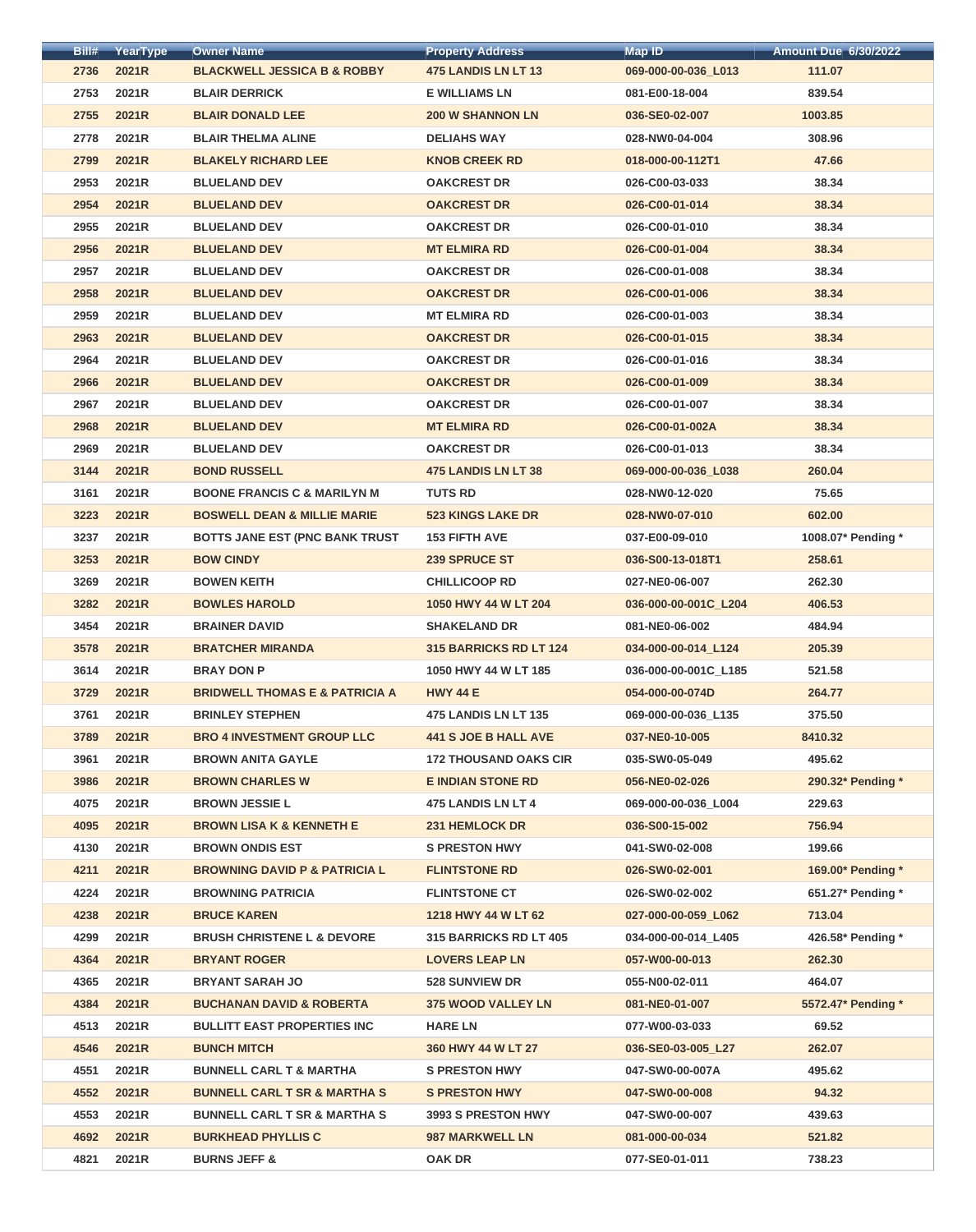| Bill# | YearType | <b>Owner Name</b>                         | <b>Property Address</b>       | <b>Map ID</b>        | <b>Amount Due 6/30/2022</b> |
|-------|----------|-------------------------------------------|-------------------------------|----------------------|-----------------------------|
| 4982  | 2021R    | <b>BYERS TERESA</b>                       | <b>304 WILMA AVE LT 312</b>   | 052-000-00-003_L312  | 250.18                      |
| 5052  | 2021R    | <b>CAHILL BRENDA C</b>                    | 360 HWY 44 W LT 44            | 036-SE0-03-005_L44   | 259.93                      |
| 5080  | 2021R    | <b>CAIN ARTHUR LEO &amp; THELMA L</b>     | 11984 HWY 44 W                | 002-000-00-005ET3    | 47.66                       |
| 5081  | 2021R    | <b>CAIN ARTHUR LEO &amp; THELMA L</b>     | 11984 HWY 44 W                | 002-000-00-005ET1    | 47.66                       |
| 5089  | 2021R    | <b>CAIN KIMBERLY</b>                      | 11984 HWY 44 W                | 002-000-00-005DT1    | 118.59                      |
| 5164  | 2021R    | <b>CALVERT TERRY</b>                      | <b>BISHOP TRL</b>             | 065-000-00-094       | 95.26                       |
| 5175  | 2021R    | <b>CAMARA MARILYN L &amp; HENSON TANN</b> | <b>315 BARRICKS RD LT 172</b> | 034-000-00-014 L172  | 228.89                      |
| 5242  | 2021R    | <b>CANARY CADEN TYLER</b>                 | <b>400 NEWMAN WAY</b>         | 070-SE0-08-026       | 3470.38* Pending *          |
| 5407  | 2021R    | <b>CARNEY KIMBERLY</b>                    | 360 HWY 44 W LT 5             | 036-SE0-03-005_L05   | 187.37                      |
| 5544  | 2021R    | <b>CARTER VANESSA</b>                     | <b>174 HODGES LN</b>          | 034-SE0-20-010       | 2317.67                     |
| 5564  | 2021R    | <b>CASE JEAN R</b>                        | <b>258 PINE VALLEY DR</b>     | 035-SW0-05-040       | 327.63* Pending *           |
| 5565  | 2021R    | <b>CASE JEAN R</b>                        | <b>278 THOUSAND OAKS CIR</b>  | 035-SW0-05-056       | 252.99* Pending *           |
| 5579  | 2021R    | <b>CASEY JOHNNY &amp; JOYCE</b>           | <b>12235 SOMERSET DR</b>      | 043-S00-24-012       | 1807.99                     |
| 5682  | 2021R    | <b>CAUGHRON ROBERT &amp; LINDA LEE (E</b> | <b>HORSEFLY HOLLOW RD</b>     | 039-000-00-086       | 140.98                      |
| 5719  | 2021R    | <b>CD CONESTOGA PKWY SHEPHERDSVIL</b>     | <b>CONESTOGA PKWY</b>         | 036-000-00-048EE     | 9265.04                     |
| 5879  | 2021R    | <b>CHAVEZ BENITO</b>                      | <b>315 BARRICKS RD LT 69</b>  | 034-000-00-014_L069  | 331.38                      |
| 5958  | 2021R    | <b>CHESSER RONALD</b>                     | <b>255 BAMBI WAY</b>          | 027-000-00-073A      | 430.28                      |
| 5989  | 2021R    | <b>CHILDS ARNOLD T &amp; BUCKLER</b>      | 1218 HWY 44 W LT 172          | 027-000-00-059 L172  | 37.68                       |
| 6030  | 2021R    | <b>CHRISTMAN DAVID &amp; PATRICIA</b>     | <b>573 CHRISTMAN LN</b>       | 052-000-00-016B      | 3108.69* Pending *          |
| 6031  | 2021R    | <b>CHRISTMAN DAVID &amp; PATRICIA</b>     | <b>CHRISTMAN LN</b>           | 052-000-00-016F      | 402.30                      |
| 6032  | 2021R    | <b>CHRISTMAN DAVID &amp; PATRICIA</b>     | <b>CHRISTMAN LN</b>           | 052-000-00-016G      | 308.96                      |
| 6203  | 2021R    | <b>CLARK DOUGLAS B &amp; RUTH P</b>       | <b>196 MILLERS RIDGE RD</b>   | 041-S00-00-060A      | 439.43                      |
| 6212  | 2021R    | <b>CLARK IDA P &amp; MARVIN L JR</b>      | <b>304 WILMA AVE LT 294</b>   | 052-000-00-003 L294  | 433.63                      |
| 6239  | 2021R    | <b>CLARK KASEY</b>                        | <b>304 WILMA AVE LT 304</b>   | 052-000-00-003 L304  | 330.84                      |
| 6262  | 2021R    | <b>CLARK MELISSA</b>                      | 475 LANDIS LN LT 49           | 069-000-00-036_L049  | 147.54                      |
| 6351  | 2021R    | <b>CLAYTON HOMES #316</b>                 | <b>475 LANDIS LN LT 139</b>   | 069-000-00-036 L139  | 214.53                      |
| 6417  | 2021R    | <b>CLINARD HARRY &amp; MILDRED</b>        | <b>BROOKS HILL RD</b>         | 018-000-00-089B      | 56.99                       |
| 6429  | 2021R    | <b>CLINE DENNIS M</b>                     | 1218 HWY 44 W LT 121          | 027-000-00-059_L121  | 369.56                      |
| 6465  | 2021R    | <b>COATS SANDRA</b>                       | 360 HWY 44 W LT 25            | 036-SE0-03-005 L25   |                             |
|       |          |                                           |                               |                      | 429.97                      |
| 6503  | 2021R    | <b>COCKRIEL CRYSTAL D</b>                 | <b>351 OLD RIDGE RD</b>       | 064-000-00-008AT1    | 310.90                      |
| 6507  | 2021R    | <b>CODEY JERRY RAY</b>                    | <b>SCENIC TRL</b>             | 053-SW0-05-002       | 588.95                      |
| 6624  | 2021R    | <b>COLLINS BOB &amp; LINDA</b>            | <b>399 BELMONT FARM LN</b>    | 031-000-00-003C      | 610.21                      |
| 6785  | 2021R    | <b>COMPTON CYNTHIA M</b>                  | <b>475 LANDIS LN LT 123</b>   | 069-000-00-036_L123  | 59.40                       |
| 6789  | 2021R    | <b>COMPTON JACOB</b>                      | 475 LANDIS LN LT 24           | 069-000-00-036_L024  | 161.34                      |
| 6823  | 2021R    | <b>CONKLIN JEROME D</b>                   | <b>1560 SKYVIEW RD</b>        | 007-000-00-020G      | 845.75                      |
| 6834  | 2021R    | <b>CONN DAVID LEE</b>                     | <b>660 S SANDERS LN</b>       | 050-000-00-037H      | 1599.10                     |
| 6837  | 2021R    | <b>CONN JENNIFER A</b>                    | <b>2658 WEAVERS RUN</b>       | 006-000-00-014       | 963.04                      |
| 6929  | 2021R    | <b>COOK HOWARD C JR</b>                   | <b>135 S CIRCLECREST DR</b>   | 043-NE0-12-002       | 1906.65* Pending *          |
| 6937  | 2021R    | <b>COOK JUSTIN</b>                        | 475 LANDIS LN LT 114          | 069-000-00-036_L114  | 227.94                      |
| 7007  | 2021R    | <b>COOMES TAMMY D &amp;</b>               | <b>2776 DEATSVILLE RD</b>     | 073-000-00-043BT1    | 122.32                      |
| 7011  | 2021R    | <b>COONEY DOUGLAS RAY &amp; LADONNE</b>   | <b>4725 CEDAR GROVE RD</b>    | 065-000-00-004       | 1631.88                     |
| 7016  | 2021R    | <b>COOPER DONALD R &amp; MELISSA L</b>    | <b>253 CRESTWOOD LN</b>       | 043-NE0-25-001       | 1624.47* Pending *          |
| 7165  | 2021R    | <b>CORTES VICTOR DANIEL</b>               | 1050 HWY 44 W LT 23           | 036-000-00-001C L023 | 688.22                      |
| 7182  | 2021R    | <b>COTTAGE BUILDERS INC</b>               | <b>TREY DR</b>                | 063-NW0-19-005       | 636.91                      |
| 7301  | 2021R    | <b>COX DANIEL W</b>                       | <b>288 S CIRCLE CREST DR</b>  | 043-NE0-11-014       | 2185.77* Pending *          |
| 7306  | 2021R    | <b>COX DUANE</b>                          | 391 BARRICKS RD LT 253B       | 034-000-00-014_L253B | 171.79                      |
| 7332  | 2021R    | <b>COX JAMES L</b>                        | <b>4604 SPRINGDALE CT</b>     | 043-SP0-01-003       | 5124.63                     |
| 7529  | 2021R    | <b>CRANDELL CATHY M</b>                   | <b>475 LANDIS LN LT 109</b>   | 069-000-00-036 L109  | 111.07                      |
| 7556  | 2021R    | <b>CRAVENS RHONDA</b>                     | <b>111 LEDGEWOOD CT</b>       | 052-W00-09-015       | 1310.66                     |
| 7570  | 2021R    | <b>CRAWFORD NATHAN &amp; LINDA</b>        | 928 MARKWELL LN               | 081-000-00-033       | 3708.26                     |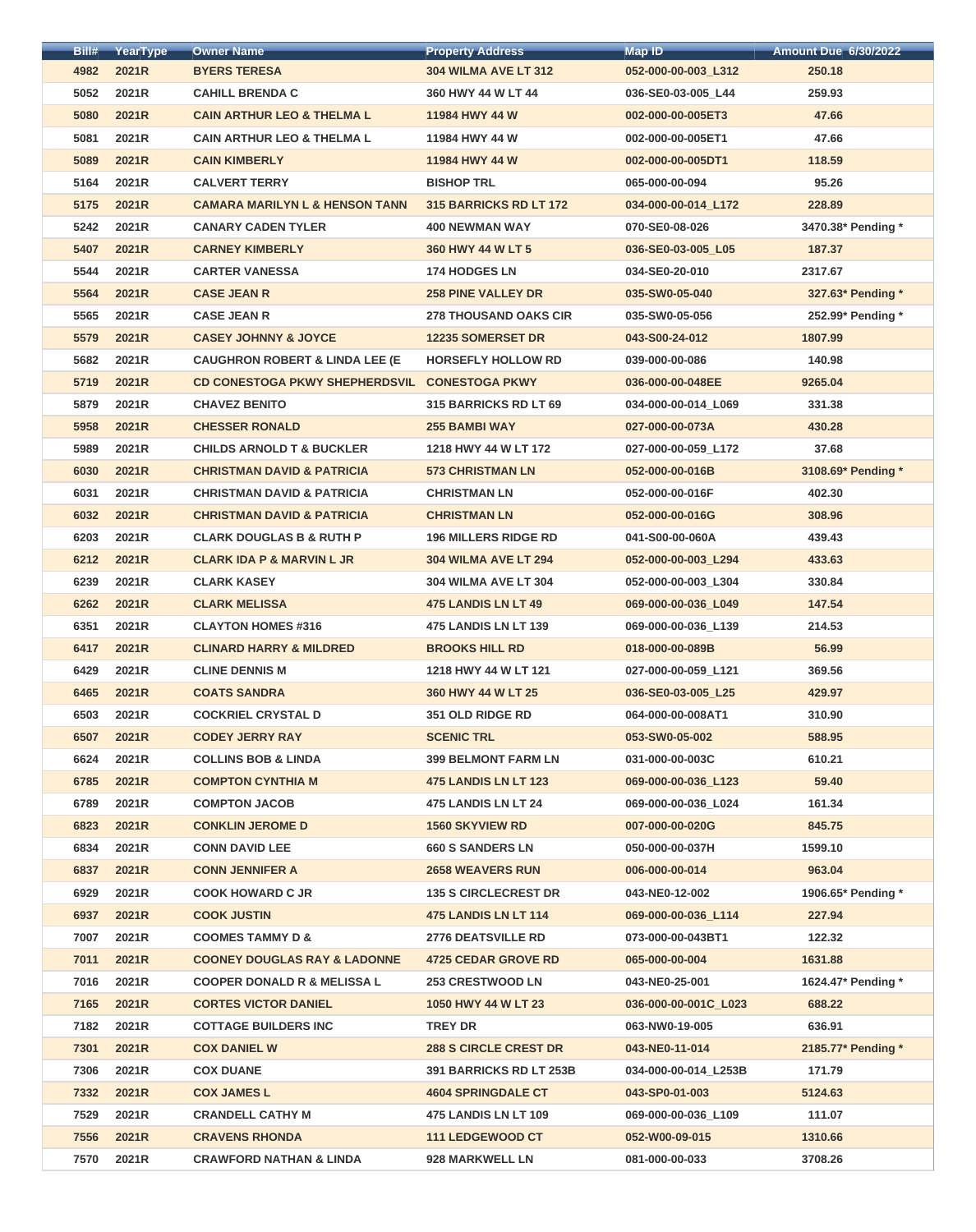| Bill# | YearType | <b>Owner Name</b>                         | <b>Property Address</b>        | <b>Map ID</b>        | <b>Amount Due 6/30/2022</b> |
|-------|----------|-------------------------------------------|--------------------------------|----------------------|-----------------------------|
| 7904  | 2021R    | <b>CUNDIFF MICHAEL C</b>                  | <b>214 PITTS POINT RD</b>      | 027-SW0-05-014       | 465.02                      |
| 7958  | 2021R    | <b>CURRY TERESA</b>                       | <b>NEWMAN HILL RD</b>          | 038-000-00-006       | 327.63                      |
| 7988  | 2021R    | <b>CURTSINGER DOUGLAS EARL</b>            | <b>1695 MARTIN HILL RD</b>     | 018-000-00-156       | 512.43                      |
| 7998  | 2021R    | <b>CURTSINGER LARRY H JR &amp; SHERRY</b> | <b>230 ROY LAYNE RD</b>        | 029-000-00-073A      | 387.28                      |
| 8004  | 2021R    | <b>CURTSINGER RICKY</b>                   | 360 HWY 44 W LT 12             | 036-SE0-03-005_L12   | 100.79                      |
| 8030  | 2021R    | <b>CYBRIWSKY ILKO</b>                     | <b>HOUGH RUN RD</b>            | 082-000-00-001B      | 130.32* Pending *           |
| 8230  | 2021R    | <b>DAUGHERTY MARION S</b>                 | <b>PRESTON HWY</b>             | 041-000-00-004B      | 205.92                      |
| 8251  | 2021R    | <b>DAVENPORT MARTHA J</b>                 | <b>555 KEITH HOLLOW RD</b>     | 019-000-00-194       | 588.95* Pending *           |
| 8263  | 2021R    | <b>DAVIDSON GARY SR &amp;</b>             | <b>3517 CORAL RIDGE RD</b>     | 034-SE0-16-034       | 1238.19                     |
| 8270  | 2021R    | <b>DAVIDSON JESSICA &amp;</b>             | <b>BEECH VALLEY CT</b>         | 030-000-00-055AA     | 962.25                      |
| 8271  | 2021R    | <b>DAVIDSON JESSICA &amp;</b>             | <b>522 BEECH VALLEY CT</b>     | 030-000-00-055Z      | 4506.68                     |
| 8273  | 2021R    | <b>DAVIDSON JONATHAN L</b>                | 115 KEITH DR                   | 019-W00-03-006       | 883.85                      |
| 8356  | 2021R    | <b>DAVIS JAMES A &amp; FLINT DESIRAY</b>  | <b>304 WILMA AVE LT 156</b>    | 052-000-00-003_L156  | 227.24                      |
| 8449  | 2021R    | <b>DAWES TRACY E</b>                      | 315 BARRICKS RD LT 228         | 034-000-00-014_L228  | 238.66                      |
| 8514  | 2021R    | <b>DAY KENDRA B</b>                       | <b>304 WILMA AVE LT 128</b>    | 052-000-00-003_L128  | 289.38                      |
| 8611  | 2021R    | <b>DECKER STACY</b>                       | <b>329 RAILROAD AVE</b>        | 041-SWP-11-003       | 285.00                      |
| 8626  | 2021R    | <b>DECLARATION HOMES LLC</b>              | 391 BARRICKS RD LT 276B        | 034-000-00-014_L276B | 775.52                      |
| 8651  | 2021R    | <b>DEHART SANDRA L &amp; BRIAN K</b>      | 1218 HWY 44 W LT 146           | 027-000-00-059 L146  | 395.55                      |
| 8765  | 2021R    | <b>DEPIERRO JUSTIN</b>                    | <b>1132 RAYMOND RD</b>         | 027-NE0-09-010       | 2800.73* Pending *          |
| 8774  | 2021R    | <b>DERKSEN BRANDI</b>                     | <b>304 WILMA AVE LT 177</b>    | 052-000-00-003_L177  | 138.19                      |
| 8796  | 2021R    | <b>DEUTSCHE DONALD E</b>                  | <b>HOLSCLAW HILL RD</b>        | 034-000-00-001       | 462.27                      |
| 8797  | 2021R    | <b>DEUTSCHE DONALD E</b>                  | <b>HOLSCLAW HILL RD</b>        | 034-000-00-001       | 66.33                       |
| 8813  | 2021R    | <b>DEVINE CHARLES R</b>                   | <b>389 CEDAR GROVE RD</b>      | 037-E00-14-005       | 1723.28                     |
| 8838  | 2021R    | <b>DEVORE DAVID</b>                       | <b>315 BARRICKS RD LT 402</b>  | 034-000-00-014 L402  | 348.17                      |
| 8853  | 2021R    | <b>DEWEESE JEANNE</b>                     | <b>391 BARRICKS RD LT 270B</b> | 034-000-00-014 L270B | 205.39                      |
| 8859  | 2021R    | <b>DEWHIRST ROGER &amp; CONSTANCE</b>     | 362 MAIN ST                    | 041-SWP-07-008       | 677.52                      |
| 8860  | 2021R    | <b>DEWHIRST ROGER G</b>                   | 378 MAIN ST                    | 041-SWP-07-009       | 967.64                      |
| 8875  | 2021R    | <b>DEZARN LARRY E &amp; JEANNINE</b>      | 197 COLT LN                    | 035-NE0-07-010       | 2659.11* Pending *          |
| 9031  | 2021R    | <b>DIXON LAURIE</b>                       | 503 SALT WELL RD LT 51         | 036-000-00-010A L51  | 604.90                      |
| 9039  | 2021R    | <b>DOAK MARY &amp; ANTHONY D</b>          | 1218 HWY 44 W LT 51            | 027-000-00-059_L051  | 329.16                      |
| 9177  | 2021R    | <b>DOSS IRA &amp; BETTY JO</b>            | <b>W AUDUBON DR</b>            | 048-S00-04-010       | 402.30                      |
| 9218  | 2021R    | <b>DOUGLAS RALPH THOMAS &amp;</b>         | <b>831 HILLVIEW BLVD</b>       | 043-NE0-10-003       | 1630.44                     |
| 9219  | 2021R    | <b>DOUGLAS RHONDA</b>                     | <b>4289 CEDAR GROVE RD</b>     | 056-NE0-13-030       | 1494.19                     |
| 9287  | 2021R    | <b>DOWNS JOSEPH T JR</b>                  | <b>TRACY LYNN LN</b>           | 038-000-00-0380      | 75.60                       |
| 9353  | 2021R    | <b>DRF LLC</b>                            | 1137 HWY 44 W                  | 027-SE0-07-014       | 3396.29                     |
| 9386  | 2021R    | <b>DRUIN RAYMOND &amp; GLADYS</b>         | 275 FIFTH AVE                  | 037-E00-09-001A      | 1572.86                     |
| 9516  | 2021R    | <b>DUNLAP DANIELLE N &amp; HINKLE ARO</b> | 391 BARRICKS RD LT 283B        | 034-000-00-014_L283B | 236.23                      |
| 9743  | 2021R    | <b>EAGLES BLUFF LLC</b>                   | <b>MAGNOLIA DR</b>             | 052-SE0-04-025       | 495.62                      |
| 9807  | 2021R    | <b>EDDINGTON BRIDGETT</b>                 | <b>265 VICTORIA DR</b>         | 028-NW0-12-003T1     | 85.00                       |
| 9828  | 2021R    | <b>EDDY WILLIE</b>                        | <b>315 BARRICKS RD LT 199</b>  | 034-000-00-014_L199  | 213.78                      |
| 9865  | 2021R    | <b>EDWARDS BRIAN</b>                      | <b>304 WILMA AVE LT 207</b>    | 052-000-00-003 L207  | 104.58                      |
| 9877  | 2021R    | <b>EDWARDS HEATHER J &amp; JOSHUA A</b>   | 1218 HWY 44 W LT 111           | 027-000-00-059_L111  | 317.62                      |
| 10072 | 2021R    | <b>ELM RONALD JR</b>                      | <b>315 BARRICKS RD LT 66</b>   | 034-000-00-014 L066  | 230.56                      |
| 10078 | 2021R    | <b>ELMORE JANE ELLEN</b>                  | <b>389 HILLVIEW BLVD</b>       | 043-NE0-24-014       | 2412.64                     |
| 10083 | 2021R    | <b>ELMORE MARY A</b>                      | <b>392 BIG VALLEY DR</b>       | 035-SW0-05-027       | 215.65                      |
| 10084 | 2021R    | <b>ELMORE MARY A</b>                      | <b>392 BIG VALLEY DR</b>       | 035-SW0-05-027T1     | 510.55                      |
| 10156 | 2021R    | <b>EMERT JESSICA</b>                      | <b>391 BARRICKS RD LT 306B</b> | 034-000-00-014_L306B | 217.40                      |
| 10273 | 2021R    | <b>ESTATE OF MARILYN L MCGRUDER</b>       | <b>TWIN BROOK DR</b>           | 044-SW0-09-008       | 112.98                      |
| 10275 | 2021R    | <b>ESTATE OF WILLIAM D WELCH</b>          | 920 PRYOR VALLEY RD            | 035-SW0-05-006       | 215.65                      |
| 10287 | 2021R    | <b>ESTERS MARY</b>                        | <b>353 SARVER LN</b>           | 034-000-00-027       | 598.27                      |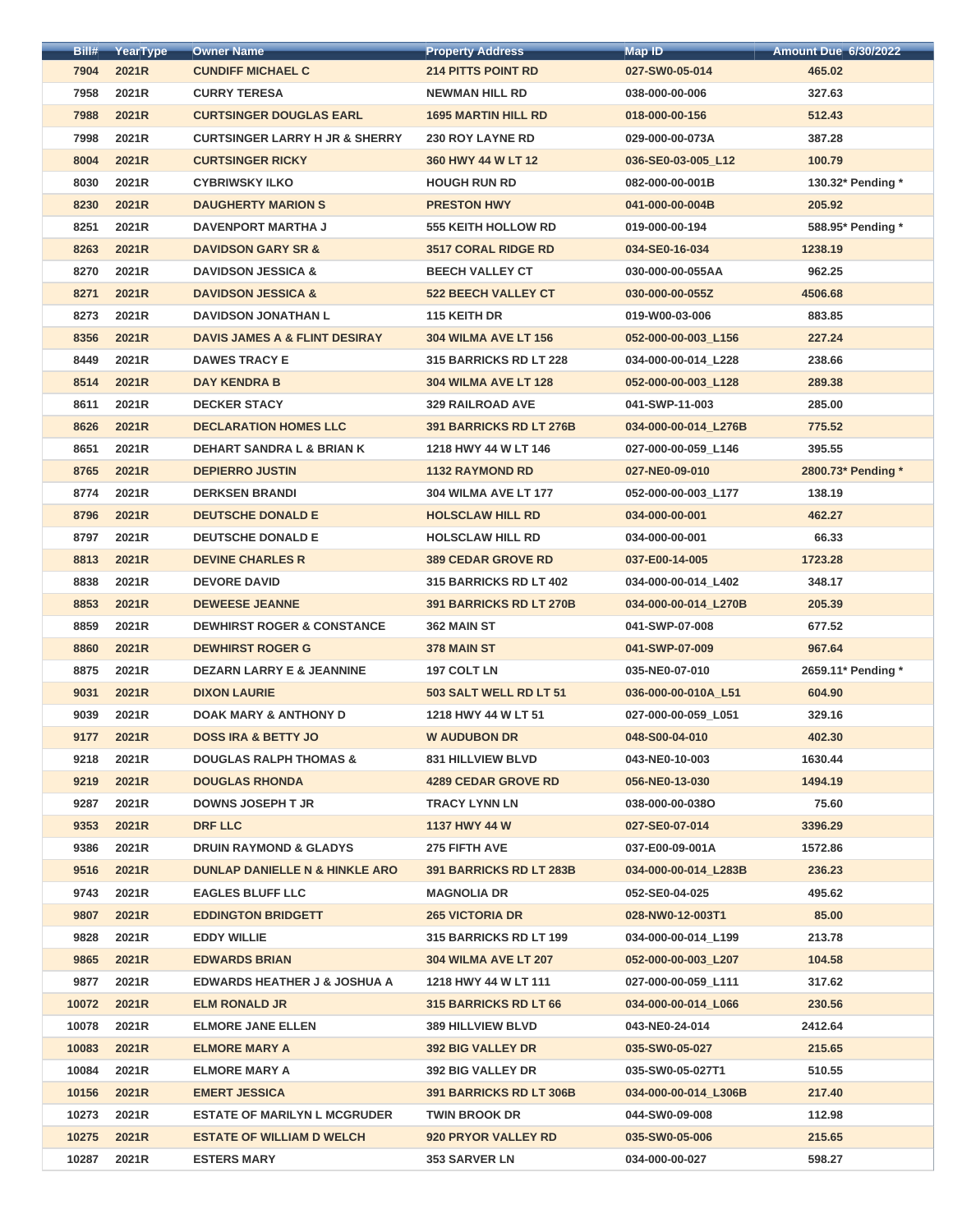| Bill# | YearType | <b>Owner Name</b>                         | <b>Property Address</b>       | <b>Map ID</b>        | <b>Amount Due 6/30/2022</b> |
|-------|----------|-------------------------------------------|-------------------------------|----------------------|-----------------------------|
| 10295 | 2021R    | <b>ESTES DAVID ALLEN</b>                  | <b>291 LICK CREEK CT</b>      | 035-SW0-02-028A      | 252.99                      |
| 10298 | 2021R    | <b>ESTES OSCAR</b>                        | <b>130 LICK CREEK CT</b>      | 035-SW0-02-031       | 215.65                      |
| 10376 | 2021R    | <b>EVANS JIMMY R</b>                      | <b>HENSLEY RD</b>             | 028-NE0-01-030       | 81.25                       |
| 10380 | 2021R    | <b>EVANS PATRICIA</b>                     | <b>304 WILMA AVE LT 250</b>   | 052-000-00-003_L250  | 154.99                      |
| 10396 | 2021R    | <b>EVOY GAYLE M</b>                       | <b>387 BETHEL CHURCH RD</b>   | 063-000-00-081A      | 2415.84                     |
| 10401 | 2021R    | <b>EWING HAROLD &amp; PATTIE</b>          | 940 PRYOR VALLEY RD           | 035-SW0-05-006A      | 618.77                      |
| 10703 | 2021R    | <b>FIDELITY NATIONAL INVESTORS LL</b>     | <b>7811 S PRESTON HWY</b>     | 040-000-00-063P      | 3335.31                     |
| 10704 | 2021R    | <b>FIDELITY NATIONAL INVESTORS LL</b>     | <b>OAKWOOD DR</b>             | 050-000-00-043M      | 2925.74                     |
| 10717 | 2021R    | <b>FIELDS DANIEL T &amp; WANDA</b>        | <b>197 ESTES LN</b>           | 050-000-00-009A      | 666.72                      |
| 10740 | 2021R    | <b>FIFTH THIRD BANK</b>                   | <b>CONESTOGA PKWY</b>         | 045-000-00-011H      | 7475.55                     |
| 10746 | 2021R    | <b>FIGG WILLIAM &amp; ELIZABETH</b>       | <b>403 CHURCH ST</b>          | 041-WP0-03-003       | 642.82                      |
| 10785 | 2021R    | <b>FIRST APOSTOLIC CHURCH</b>             | <b>145 RAILROAD AVE</b>       | 041-SWP-10-001       | 165.54                      |
| 10802 | 2021R    | <b>FIRST CITIZENS BANK CUSTODIAN</b>      | <b>ZONETON RD</b>             | 053-000-00-008B      | 98.83                       |
| 10809 | 2021R    | <b>FIRST FEDERAL SAVINGS BANK</b>         | <b>SPARROW DR</b>             | 037-SE0-03-020       | 606.25                      |
| 10953 | 2021R    | <b>FISHER EDWIN R &amp;</b>               | <b>GAITHER FARM RD</b>        | 055-SW0-06-009       | 817.91                      |
| 10960 | 2021R    | <b>FISHER SCOTT ALLAN</b>                 | 503 SALT WELL RD LT 57        | 036-000-00-010A_L57  | 229.71                      |
| 11244 | 2021R    | <b>FOSTER JERRY</b>                       | <b>138 JOSHUA CT</b>          | 036-S00-18-034       | 3049.16                     |
| 11440 | 2021R    | <b>FRAZIER JERRY LEE JR</b>               | <b>1529 HAPPY HOLLOW RD</b>   | 057-NW0-00-027A      | 935.28                      |
| 11444 | 2021R    | <b>FRAZIER WANDA L</b>                    | <b>154 WYNDINGBROOK DR</b>    | 044-SW0-02-066       | 1626.97* Pending *          |
| 11555 | 2021R    | <b>FRIEND JAMES E</b>                     | 1218 HWY 44 W LT 119          | 027-000-00-059_L119  | 332.41                      |
| 11572 | 2021R    | <b>FRITTS COURTNEY &amp;</b>              | 1218 HWY 44 W LT 127          | 027-000-00-059 L127  | 743.62                      |
| 11603 | 2021R    | <b>FRYE DANIEL</b>                        | 184 DELK RD                   | 040-NE0-00-034AT1    | 819.22                      |
| 11670 | 2021R    | <b>FULL CIRCLE FARM 401K TRUST</b>        | OLD HWY 44 E                  | 063-000-00-019E      | 1954.02* Pending *          |
| 11759 | 2021R    | <b>GADDIE MONICA L</b>                    | 1218 HWY 44 W LT 169          | 027-000-00-059_L169  | 1046.12                     |
| 12115 | 2021R    | <b>GERWITZ TERESA L &amp; GARY A JR</b>   | <b>464 HEMLOCK DR</b>         | 036-S00-13-036T1     | 315.71* Pending *           |
| 12221 | 2021R    | <b>GILLENWATERS MARK L</b>                | 775 SUNVIEW DR                | 055-000-00-014       | 2482.72                     |
| 12231 | 2021R    | <b>GILLIATT PATRICIA LANHAM &amp;</b>     | <b>1550 DEATSVILLE RD</b>     | 065-000-00-048       | 3207.40                     |
| 12305 | 2021R    | <b>GLASS JAIME &amp; FOSTER PHILLIP</b>   | <b>315 BARRICKS RD LT 273</b> | 034-000-00-014_L273  | 493.76                      |
| 12513 | 2021R    | <b>GOLDEN TIMOTHY S</b>                   | <b>CAESARS CT</b>             | 028-NW0-08-087       | 122.32                      |
| 12514 | 2021R    | <b>GOLDEN TIMOTHY S</b>                   | <b>CAESARS CT</b>             | 028-NW0-08-085       | 112.98                      |
| 12515 | 2021R    | <b>GOLDEN TIMOTHY S</b>                   | <b>CAESARS CT</b>             | 028-NW0-08-088       | 103.67                      |
| 12574 | 2021R    | <b>GOOD JUNITA</b>                        | <b>HWY 44 W</b>               | 019-000-00-105X6     | 247.46                      |
| 12806 | 2021R    | <b>GRASSI GENE R SR</b>                   | <b>320 STANLEY DR</b>         | 006-000-00-023DT1    | 196.98                      |
| 12899 | 2021R    | <b>GREATHOUSE WILLENE &amp; CLARK COR</b> | <b>BRYANT ST</b>              | 036-S00-07-003       | 365.73                      |
| 12930 | 2021R    | <b>GREEN POINT CREDIT LLC</b>             | 1348 W BLUE LICK RD LT 129    | 036-000-00-018K_L129 | 306.08                      |
| 12934 | 2021R    | <b>GREEN SHIRLEY</b>                      | 11984 HWY 44 W                | 002-000-00-005B      | 308.96                      |
| 12935 | 2021R    | <b>GREEN SHIRLEY</b>                      | <b>HWY 44 W</b>               | 002-000-00-005J      | 1173.52* Pending *          |
| 13014 | 2021R    | <b>GREENWELL ROBERT B</b>                 | 503 SALT WELL RD LT 41        | 036-000-00-010A_L41  | 335.23                      |
| 13029 | 2021R    | <b>GREENWELL WALLACE BRIAN</b>            | <b>145 RUSTIC LN</b>          | 073-000-00-014       | 588.95                      |
| 13042 | 2021R    | <b>GREGG JESSICA &amp; JASEN</b>          | 315 BARRICKS RD LT 34         | 034-000-00-014_L034  | 171.79                      |
| 13044 | 2021R    | <b>GREGO KATHY A</b>                      | <b>415 SHADY GLENN CIR</b>    | 027-NE0-14-039       | 2299.52                     |
| 13125 | 2021R    | <b>GRIFFIN VICTORIA &amp; JOSHUA</b>      | 1050 HWY 44 W LT 16           | 036-000-00-001C L016 | 687.67                      |
| 13167 | 2021R    | <b>GRIMES VICKIE JO</b>                   | <b>CEDAR GROVE RD</b>         | 056-NE0-12-009       | 215.65* Pending *           |
| 13168 | 2021R    | <b>GRIMES VICKIE JO</b>                   | <b>4290 CEDAR GROVE RD</b>    | 056-NE0-12-008       | 2342.31* Pending *          |
| 13249 | 2021R    | <b>GUEVARA CARLA ERNESTINA &amp;</b>      | <b>191 HOLSCLAW CT</b>        | 034-SW0-05-009       | 2514.76                     |
| 13316 | 2021R    | <b>H M &amp; D INVESTMENTS LLC</b>        | 780 HWY 44 W LT 42            | 037-N00-01-001 L42   | 57.86                       |
| 13342 | 2021R    | <b>HACK BRENDA S</b>                      | <b>187 DELIAHS WAY</b>        | 028-NW0-06-008       | 594.63                      |
| 13441 | 2021R    | <b>HAGGARD ADAM P &amp; STEFANI R</b>     | 320 KNAPP LN                  | 081-C00-02-011       | 9318.21                     |
| 13630 | 2021R    | <b>HALL REX H &amp; BEVERLY F</b>         | <b>BEECHWOOD AVE</b>          | 036-E00-06-015       | 404.22                      |
| 13758 | 2021R    | <b>HAMMERS KELLIE JO</b>                  | 780 HWY 44 W LT 56            | 037-N00-01-001_L56   | 227.74                      |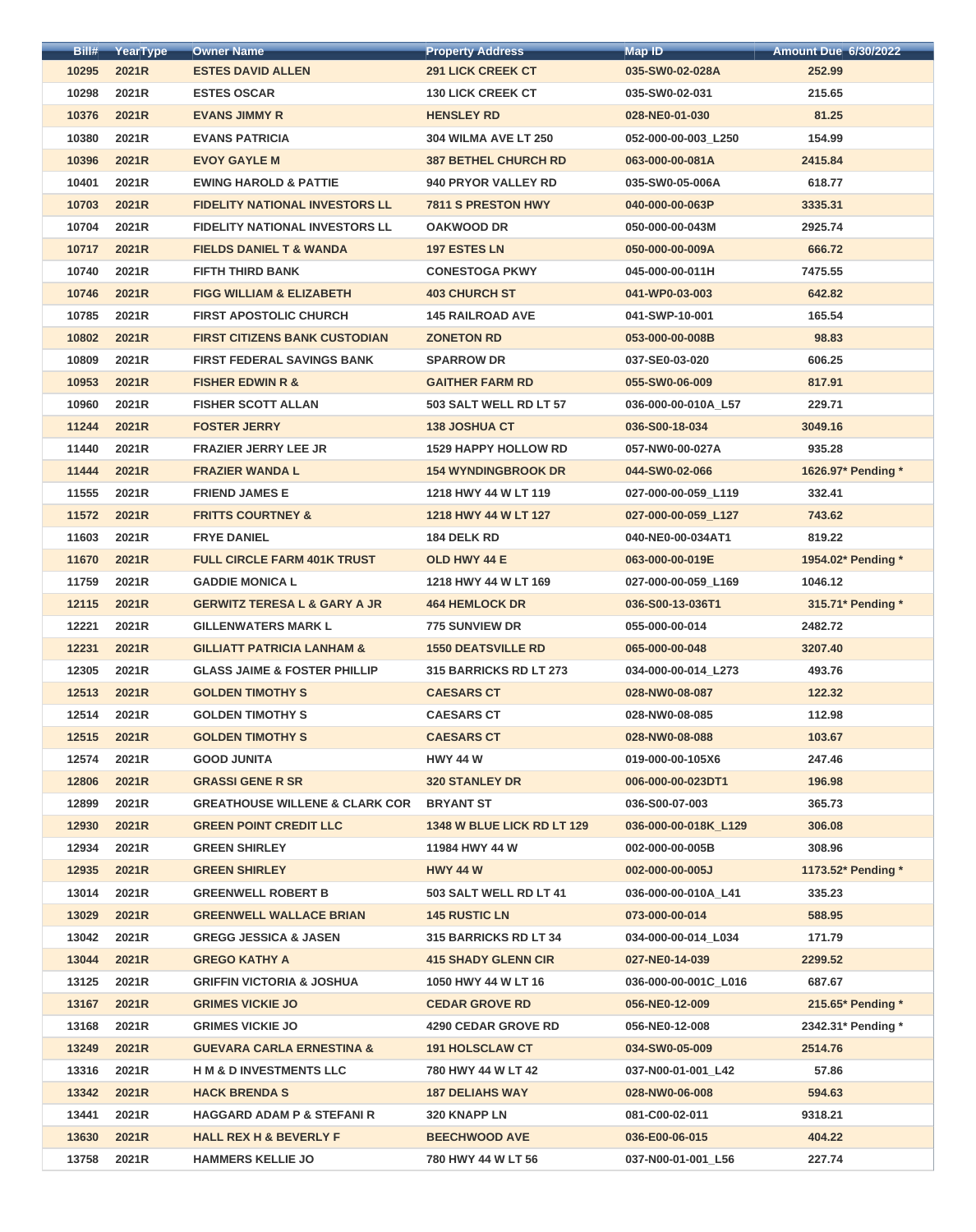| Bill#          | <b>YearType</b> | <b>Owner Name</b>                         | <b>Property Address</b>          | <b>Map ID</b>       | <b>Amount Due 6/30/2022</b> |
|----------------|-----------------|-------------------------------------------|----------------------------------|---------------------|-----------------------------|
| 13928          | 2021R           | <b>HANSEN TERESA</b>                      | 780 HWY 44 W LT 74               | 037-N00-01-001_L74  | 107.44                      |
| 14011          | 2021R           | <b>HARDIN EDGAR W</b>                     | 360 HWY 44 W LT 75               | 036-SE0-03-005_L75  | 113.18                      |
| 14133          | 2021R           | <b>HARL MITCHELL R &amp; JUDITH ANN</b>   | 11984 HWY 44 W                   | 002-000-00-005H     | 169.00                      |
| 14207          | 2021R           | <b>HARPER SANDRA J</b>                    | 236 OVAL AVE                     | 043-NW0-10-002      | 402.30                      |
| 14273          | 2021R           | <b>HARRIS MATTHEW T &amp; ALLISON</b>     | <b>882 JUSTIN TRL</b>            | 077-WSW-32-013      | 4486.56                     |
| 14320          | 2021R           | <b>HARROD GENE</b>                        | 304 WILMA AVE LT 63              | 052-000-00-003 L063 | 160.61                      |
| 14325          | 2021R           | <b>HARRY PITTS REV TRUST</b>              | <b>420 PITTS POINT RD</b>        | 027-SW0-05-011      | 1053.24                     |
| 14420          | 2021R           | <b>HASKINS STEPHANI</b>                   | <b>160 SHORT ST</b>              | 041-SWP-18-016      | 600.71                      |
| 14455          | 2021R           | <b>HATCHELL ROBERT A &amp; SHERRIJ</b>    | <b>250 DOWNS LN</b>              | 019-000-00-077      | 720.11                      |
| 14465          | 2021R           | <b>HATFIELD ANGELA</b>                    | <b>475 LANDIS LN LT 133</b>      | 069-000-00-036 L133 | 111.07                      |
| 14545          | 2021R           | <b>HAWES RAYCE</b>                        | 1218 HWY 44 W LT 115             | 027-000-00-059 L115 | 287.97                      |
| 14560          | 2021R           | <b>HAWKINS DEVONA ANN</b>                 | 360 HWY 44 W LT 57               | 036-SE0-03-005_L57  | 124.25                      |
| 14695          | 2021R           | <b>HAYS RONALD W</b>                      | <b>432 EVANS LN</b>              | 077-C00-03-004      | 2437.70* Pending *          |
| 14741          | 2021R           | <b>HEATH CHARLES W &amp; ADGALENE</b>     | <b>2830 RAYMOND RD</b>           | 027-SW0-08-003      | 1097.78* Pending *          |
| 14749          | 2021R           | <b>HEATH GREGORY E</b>                    | <b>2032 MARTIN HILL RD</b>       | 018-000-00-136      | 934.30                      |
| 14922          | 2021R           | <b>HEMMER ROBERT S &amp; FLORENCE L</b>   | <b>CHRISTMAN LN</b>              | 053-000-00-012      | 588.95                      |
| 14928          | 2021R           | <b>HENDERSON FRANCIS SCOTT</b>            | 3020 S PRESTON HWY               | 047-000-00-007T1    | 570.28                      |
| 14991          | 2021R           | <b>HENRY CYNTHIA</b>                      | <b>304 WILMA AVE LT 227</b>      | 052-000-00-003_L227 | 698.14                      |
| 15023          | 2021R           | <b>HENSLEY ESTATES</b>                    | <b>HENSLEY RD</b>                | 027-000-00-064A     | 67.47                       |
| 15024          | 2021R           | <b>HENSLEY GEORGE</b>                     | <b>DAVIDS DR</b>                 | 028-NW0-08-094      | 150.32                      |
| 15025          | 2021R           | <b>HENSLEY GEORGE</b>                     | <b>DAVIDS DR</b>                 | 028-NW0-08-098      | 56.99                       |
| 15026          | 2021R           | <b>HENSLEY GEORGE</b>                     | <b>DAVIDS DR</b>                 | 028-NW0-08-095      | 56.99                       |
| 15027          | 2021R           | <b>HENSLEY GEORGE E</b>                   | <b>DAVIDS DR</b>                 | 028-NW0-08-097      | 47.66                       |
| 15028          | 2021R           | <b>HENSLEY GEORGE E</b>                   | <b>CAESARS CT</b>                | 028-NW0-08-086      | 56.99                       |
| 15029          | 2021R           | <b>HENSLEY GEORGE E</b>                   | <b>LICKSKILLET DR</b>            | 056-NW0-01-001      | 94.32                       |
| 15031          | 2021R           | <b>HENSLEY GEORGE E</b>                   | <b>DAVIDS DR</b>                 | 028-NW0-08-096      | 47.66                       |
| 15032          | 2021R           | <b>HENSLEY GEORGE E &amp; ETC</b>         | NO NAME RD OFF TRAPPERS R        | 026-C00-04-003      | 73.82                       |
| 15033          | 2021R           | <b>HENSLEY GEORGE E &amp; ETC</b>         | NO NAME RD OFF TRAPPERS R        | 026-C00-04-016      | 38.34                       |
| 15034          | 2021R           | <b>HENSLEY GEORGE E &amp; ETC</b>         | <b>NO NAME RD OFF TRAPPERS R</b> | 026-C00-04-004      | 88.72                       |
| 15035          | 2021R           | <b>HENSLEY GEORGE E &amp; ETC</b>         | NO NAME RD OFF TRAPPERS R        | 026-C00-04-018      | 38.34                       |
| 15036          | 2021R           | <b>HENSLEY GEORGE E &amp; ETC</b>         | NO NAME RD OFF TRAPPERS R        | 026-C00-04-019      | 47.66                       |
| 15037          | 2021R           | <b>HENSLEY GEORGE E &amp; ETC</b>         | NO NAME RD OFF TRAPPERS R        | 026-C00-04-020      | 47.66                       |
| 15038          | 2021R           | <b>HENSLEY GEORGE E &amp; ETC</b>         | NO NAME RD OFF TRAPPERS R        | 026-C00-04-011      | 58.85                       |
| 15039          | 2021R           | <b>HENSLEY GEORGE E &amp; ETC</b>         | NO NAME RD OFF TRAPPERS R        | 026-C00-04-002      | 47.66                       |
| 15040          | 2021R           | <b>HENSLEY GEORGE E &amp; ETC</b>         | <b>NO NAME RD OFF TRAPPERS R</b> | 026-C00-04-013      | 47.66                       |
| 15041          | 2021R           | <b>HENSLEY GEORGE E &amp; ETC</b>         | NO NAME RD OFF TRAPPERS R        | 026-C00-04-007      | 118.59                      |
| 15042          | 2021R           | <b>HENSLEY GEORGE E &amp; ETC</b>         | <b>HENSLEY RD</b>                | 026-C00-04-008      | 73.82                       |
| 15043          | 2021R           | <b>HENSLEY GEORGE E &amp; ETC</b>         | NO NAME RD OFF TRAPPERS R        | 026-C00-04-001      | 58.85                       |
| 15044          | 2021R           | <b>HENSLEY GEORGE E &amp; ETC</b>         | NO NAME RD OFF TRAPPERS R        | 026-C00-04-014      | 58.85                       |
| 15045          | 2021R           | <b>HENSLEY GEORGE E &amp; ETC</b>         | NO NAME RD OFF TRAPPERS R        | 026-C00-04-005      | 51.38                       |
| 15046          | 2021R           | <b>HENSLEY GEORGE E &amp; ETC</b>         | NO NAME RD OFF TRAPPERS R        | 026-C00-04-010      | 178.32                      |
| 15047          | 2021R           | <b>HENSLEY GEORGE E &amp; ETC</b>         | NO NAME RD OFF TRAPPERS R        | 026-C00-04-006      | 223.13                      |
|                | 2021R           | <b>HENSLEY GEORGE E &amp; ETC</b>         | NO NAME RD OFF TRAPPERS R        | 026-C00-04-009      | 58.85                       |
| 15048<br>15049 | 2021R           | <b>HENSLEY GEORGE E &amp; ETC</b>         | NO NAME RD OFF TRAPPERS R        | 026-C00-04-017      | 38.34                       |
|                |                 |                                           | NO NAME RD OFF TRAPPERS R        |                     |                             |
| 15050          | 2021R           | <b>HENSLEY GEORGE E &amp; ETC</b>         | NO NAME RD OFF TRAPPERS R        | 026-C00-04-012      | 47.66                       |
| 15051          | 2021R           | <b>HENSLEY GEORGE E &amp; ETC</b>         |                                  | 026-C00-04-015      | 38.34                       |
| 15052          | 2021R           | <b>HENSLEY GEORGE E &amp; ETC</b>         | <b>NO NAME RD OFF TRAPPERS R</b> | 026-C00-04-021      | 38.34                       |
| 15053          | 2021R           | <b>HENSLEY GEORGE E &amp; ETC</b>         | 026-C00-04-022                   | 026-C00-04-022      | 47.66                       |
| 15073          | 2021R           | <b>HENSON JOSEPH R &amp; JACKSON</b>      | <b>315 BARRICKS RD LT 135</b>    | 034-000-00-014 L135 | 446.72                      |
| 15119          | 2021R           | <b>HERNANDEZ AYLLINDRIS BARROSO &amp;</b> | <b>315 BARRICKS RD LT 95</b>     | 034-000-00-014 L095 | 242.33                      |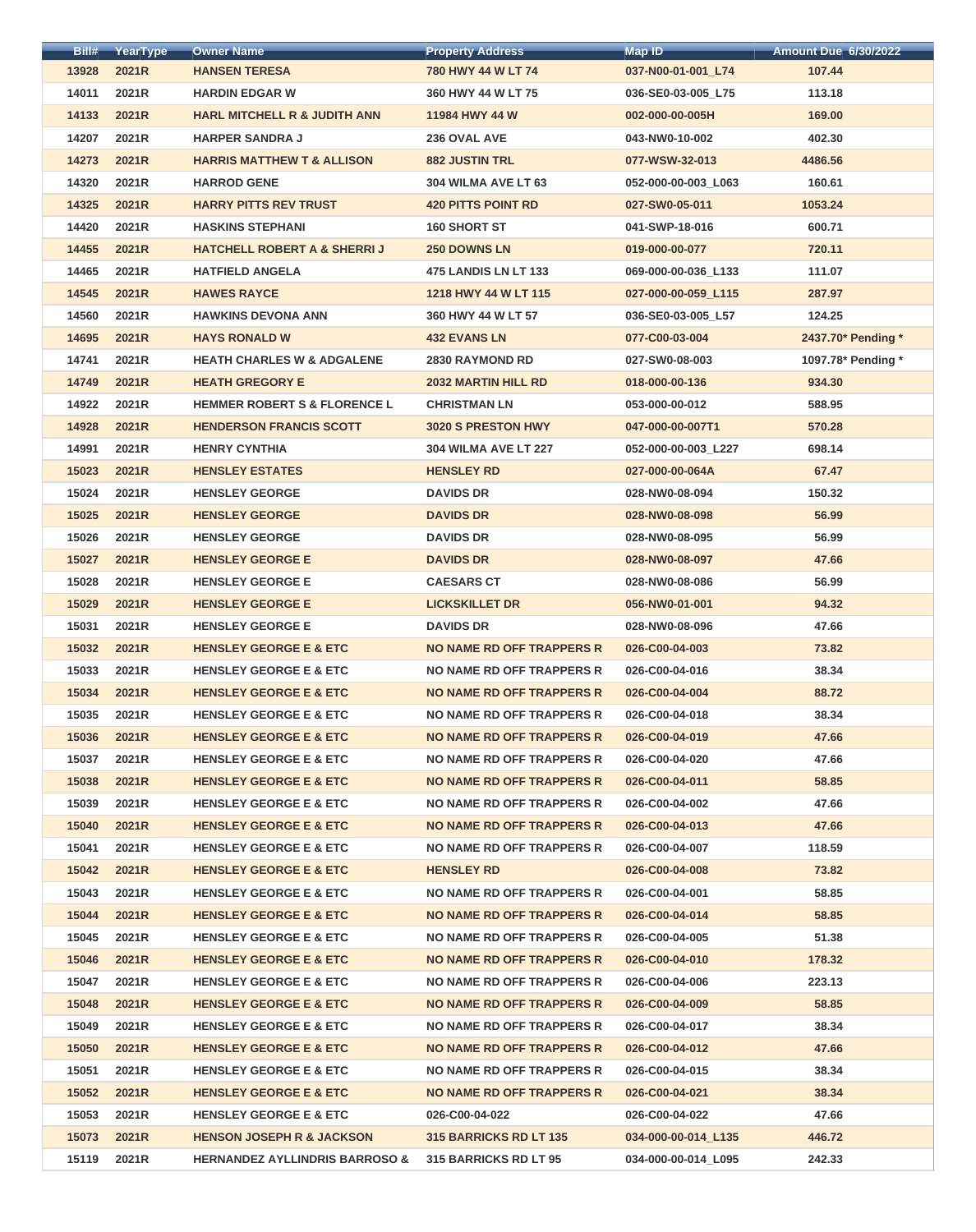| Bill# | YearType | <b>Owner Name</b>                                 | <b>Property Address</b>             | <b>Map ID</b>       | <b>Amount Due 6/30/2022</b> |
|-------|----------|---------------------------------------------------|-------------------------------------|---------------------|-----------------------------|
| 15132 | 2021R    | <b>HERNANDEZ ZARAGOZA LUIS F</b>                  | 315 BARRICKS RD LT 146              | 034-000-00-014_L146 | 224.06                      |
| 15199 | 2021R    | <b>HESTER J</b>                                   | <b>219 W TRIANGLE LN</b>            | 043-NW0-05-010T2    | 122.32                      |
| 15207 | 2021R    | <b>HESTER JOEL &amp; DEBORAH</b>                  | <b>120 SYMMETRIC ST</b>             | 043-NW0-09-009      | 1293.44* Pending *          |
| 15436 | 2021R    | <b>HILBERT BERNARD FRANCES &amp;</b>              | <b>COUNTRY TRACE DR</b>             | 081-E00-17-003A     | 191.10                      |
| 15465 | 2021R    | <b>HILGER ROBERT &amp; KATHY</b>                  | <b>497 MEADOWBROOK DR</b>           | 044-SW0-03-036      | 3021.58                     |
| 15469 | 2021R    | <b>HILL ALICIA A</b>                              | <b>304 WILMA AVE LT 199</b>         | 052-000-00-003 L199 | 138.19* Pending *           |
| 15472 | 2021R    | <b>HILL BENETA</b>                                | <b>BELMONT RD</b>                   | 040-NE0-00-043      | 103.67                      |
| 15531 | 2021R    | <b>HILL WILLIAM C</b>                             | <b>SECOND ST</b>                    | 037-NE0-01-015      | 365.73                      |
| 15565 | 2021R    | <b>HILTON OSCAR</b>                               | <b>CEDAR GROVE RD</b>               | 056-NE0-12-006      | 262.30                      |
| 15625 | 2021R    | HM & D INVESTMENTS LLC                            | 780 HWY 44 W LT 30                  | 037-N00-01-001_L30  | 57.86                       |
| 15627 | 2021R    | <b>HM &amp; D LLC</b>                             | 780 HWY 44 W LT 66                  | 037-N00-01-001_L66  | 105.20                      |
| 15629 | 2021R    | HM AN D INVESTMENTS LLC                           | 780 HWY 44 W LT 14                  | 037-N00-01-001_L14  | 83.83                       |
| 15630 | 2021R    | HM AND D INVESTMENTS LLC                          | 780 HWY 44 W LT 84                  | 037-N00-01-001_L84  | 79.52                       |
| 15634 | 2021R    | <b>HM&amp;D INVESTMENTS LLC</b>                   | 780 HWY 44 W LT 45                  | 037-N00-01-001 L45  | 124.25                      |
| 15635 | 2021R    | <b>HM&amp;D INVESTMENTS LLC</b>                   | 780 HWY 44 W LT 63                  | 037-N00-01-001 L63  | 57.86                       |
| 15637 | 2021R    | <b>HM&amp;D INVESTMENTS LLC</b>                   | 780 HWY 44 W LT 61                  | 037-N00-01-001_L61  | 57.86                       |
| 15642 | 2021R    | <b>HM&amp;D INVESTMENTS LLC</b>                   | 780 HWY 44 W LT 24                  | 037-N00-01-001_L24  | 57.86                       |
| 15673 | 2021R    | <b>HOBBS LOUIS E JR</b>                           | <b>173 KOOL SPRINGS DR</b>          | 047-SE0-04-002      | 3682.80* Pending *          |
| 15717 | 2021R    | <b>HODGE JENNA N</b>                              | <b>315 BARRICKS RD LT 404</b>       | 034-000-00-014_L404 | 292.17                      |
| 15730 | 2021R    | <b>HODGE ROBERT O</b>                             | <b>210 CHARLES CT</b>               | 028-NW0-08-015      | 346.30                      |
| 15752 | 2021R    | <b>HODGE WILLIAM A</b>                            | <b>932 BROWNINGTOWN RD</b>          | 073-000-00-016      | 762.15* Pending *           |
| 15797 | 2021R    | <b>HOGAN THERESA</b>                              | <b>187 THOUSAND OAKS CIR</b>        | 035-SW0-09-013      | 516.67                      |
| 15798 | 2021R    | <b>HOGG EUGENE &amp; RUBY</b>                     | 928 ALPAR LN                        | 063-000-00-008      | 5008.66                     |
| 15802 | 2021R    | <b>HOGUE ANTHONY QUINN</b>                        | <b>463 RIVERVIEW LN</b>             | 045-SW0-04-077      | 2550.13                     |
| 15808 | 2021R    | <b>HOGUE MATTHEW D JR</b>                         | 304 WILMA AVE LT 82                 | 052-000-00-003_L082 | 465.77                      |
| 15815 | 2021R    | <b>HOKE THOMAS &amp; STEPHENS DONNA C</b>         | <b>219 THOUSAND OAKS CIR</b>        | 035-SW0-09-011      | 605.75                      |
| 15819 | 2021R    | <b>HOLBERT JAMES</b>                              | <b>RAILROAD AVE</b>                 | 041-SWP-11-014      | 285.00                      |
| 15851 | 2021R    | <b>HOLDERMAN JAMES B</b>                          | <b>598 CHURCH ST</b>                | 041-WP0-04-013      | 199.66                      |
| 15930 | 2021R    | <b>HOLMES KAREN</b>                               | <b>359 BERGER FARM DR</b>           | 063-NE0-21-020      | 4115.12                     |
| 15975 | 2021R    | <b>HOLT MICHAEL &amp; PATRICIA</b>                | 10353 HWY 44 E                      | 077-SC0-07-011      | 1967.41                     |
| 15996 | 2021R    | HOMES R US PROPERTY MANAGEMENT 1057 HILLVIEW BLVD |                                     | 043-N00-06-003      | 1997.68                     |
| 16073 | 2021R    | <b>HOPE HILL HOLLOW LLC</b>                       | <b>S BARDSTOWN RD</b>               | 077-000-00-059AA    | 3315.73                     |
| 16090 | 2021R    | <b>HOPPE RICHARD</b>                              | 780 HWY 44 W LT 75                  | 037-N00-01-001_L75  | 102.46                      |
| 16109 | 2021R    | <b>HORN KENNETH W &amp; PAMELA J</b>              | <b>393 SHADY POND LN</b>            | 054-SE0-09-002      | 3928.46                     |
| 16216 | 2021R    | <b>HOUBEN JACK E</b>                              | <b>HENSLEY RD</b>                   | 028-NE0-01-014      | 81.25                       |
| 16342 | 2021R    | <b>HOWTON DUSTEN</b>                              | 304 WILMA AVE LT 15                 | 052-000-00-003 L015 | 297.79                      |
| 16441 | 2021R    | <b>HUDSON JASON DOUGLAS</b>                       | <b>MARTIN HILL &amp; SWALLOW RD</b> | 019-000-00-087G     | 85.00                       |
| 16442 | 2021R    | <b>HUDSON JASON DOUGLAS</b>                       | <b>MARTIN HILL RD</b>               | 019-000-00-087      | 697.75                      |
| 16463 | 2021R    | <b>HUFF DALE ALLEN &amp; TIFFANY</b>              | <b>WOODLAND RD</b>                  | 027-NE0-05-011      | 75.65                       |
| 16488 | 2021R    | <b>HUFF ROBERT SR</b>                             | <b>166 BIVINS POINT</b>             | 019-W00-03-064      | 812.93* Pending *           |
| 16489 | 2021R    | <b>HUFF ROBERT SR &amp; ROBERT JR</b>             | <b>1525 W BLUE LICK RD</b>          | 036-S00-12-009      | 818.97                      |
| 16513 | 2021R    | <b>HUFFMAN CHARLES W</b>                          | 503 SALT WELL RD LT 69              | 036-000-00-010A L69 | 588.61                      |
| 16575 | 2021R    | <b>HUGHES RANDY</b>                               | <b>BROOKS HILL RD</b>               | 018-000-00-079AA    | 187.66                      |
| 16846 | 2021R    | <b>ICE HELEN V</b>                                | <b>324 BIG VALLEY DR</b>            | 035-SW0-05-031      | 140.98                      |
| 16847 | 2021R    | <b>ICE HELEN V</b>                                | <b>BIG VALLEY DR</b>                | 035-SW0-05-030      | 215.65* Pending *           |
| 16890 | 2021R    | <b>INFINITY REO 1 LLC</b>                         | <b>315 SAMPSONS RD</b>              | 028-NW0-08-122      | 327.63                      |
| 16984 | 2021R    | <b>IVES GENE &amp; NAOMI</b>                      | <b>ROY LAYNE RD</b>                 | 030-000-00-005      | 164.29* Pending *           |
| 16987 | 2021R    | <b>J &amp; B LLC</b>                              | <b>815 JOHN HARPER HWY</b>          | 043-000-00-016B     | 2136.08                     |
| 17049 | 2021R    | <b>JACKIE PATRICIA A</b>                          | <b>180 FALLING LEAF DR</b>          | 071-N00-01-012      | 2850.49                     |
| 17085 | 2021R    | <b>JACKSON JOSHUA &amp;</b>                       | <b>1885 HAPPY HOLLOW RD</b>         | 057-000-00-026A     | 730.77                      |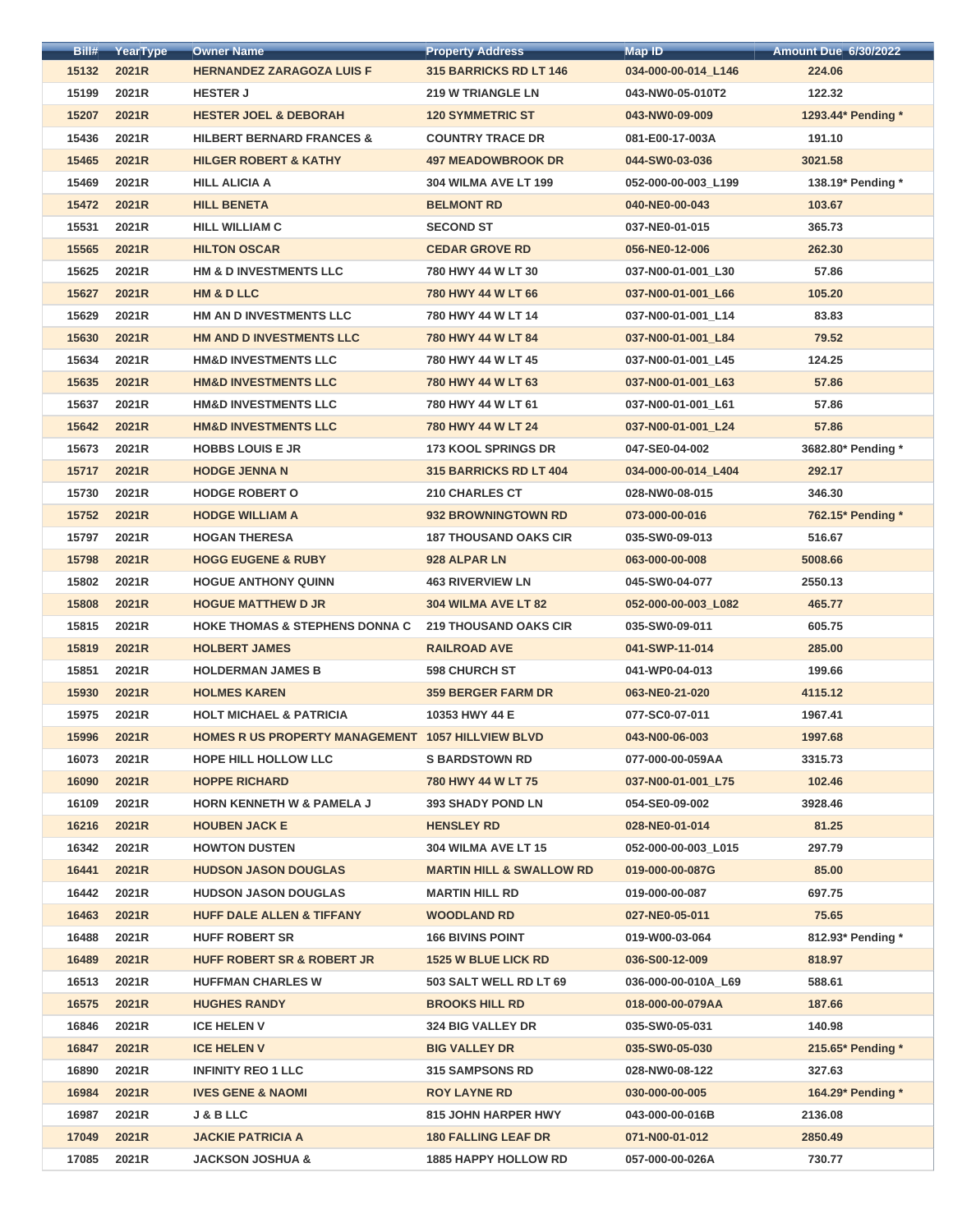| Bill# | YearType | <b>Owner Name</b>                         | <b>Property Address</b>           | <b>Map ID</b>        | <b>Amount Due 6/30/2022</b> |
|-------|----------|-------------------------------------------|-----------------------------------|----------------------|-----------------------------|
| 17204 | 2021R    | <b>JAMES SUSAN</b>                        | <b>304 WILMA AVE LT 198</b>       | 052-000-00-003_L198  | 96.16                       |
| 17239 | 2021R    | <b>JARBAR SALLIE EST</b>                  | <b>CHERRY ST</b>                  | 036-SE0-03-040       | 317.62                      |
| 17243 | 2021R    | <b>JARBOE LISA &amp; MCKUNE KEETA</b>     | <b>210 SANDY HILL RD</b>          | 034-NE0-03-013       | 725.80                      |
| 17260 | 2021R    | <b>JARVIS &amp; JOSH REAL ESTATE LLC</b>  | <b>163 ADAMS DR</b>               | 077-NW0-03-002       | 4622.83                     |
| 17397 | 2021R    | <b>JENNINGS GLORIA M</b>                  | <b>175 SAMPSONS RD</b>            | 028-NW0-08-138       | 308.96                      |
| 17406 | 2021R    | <b>JENNY ALAN A &amp; ROSE A</b>          | <b>HENSLEY RD</b>                 | 028-NE0-01-008       | 327.63                      |
| 17585 | 2021R    | <b>JOHNS MARY JO</b>                      | <b>368 W AIRPORT RD</b>           | 032-000-00-005C      | 560.74* Pending *           |
| 17628 | 2021R    | <b>JOHNSON BUSINESS HOLDINGS LLC</b>      | 1348 W BLUE LICK RD LT 102        | 036-000-00-018J_L102 | 350.43                      |
| 17629 | 2021R    | <b>JOHNSON BUSINESS HOLDINGS LLC</b>      | 1348 W BLUE LICK RD LT 101        | 036-000-00-018J L101 | 326.33                      |
| 17630 | 2021R    | <b>JOHNSON BUSINESS HOLDINGS LLC</b>      | <b>1348 W BLUE LICK RD LT 112</b> | 036-000-00-018J L112 | 342.40                      |
| 17631 | 2021R    | <b>JOHNSON BUSINESS HOLDINGS LLC</b>      | 1348 W BLUE LICK RD LT 115        | 036-000-00-018J L115 | 281.54                      |
| 17632 | 2021R    | <b>JOHNSON BUSINESS HOLDINGS LLC</b>      | 1348 W BLUE LICK RD LT 104        | 036-000-00-018J L104 | 223.23                      |
| 17633 | 2021R    | <b>JOHNSON BUSINESS HOLDINGS LLC</b>      | 1348 W BLUE LICK RD LT 113        | 036-000-00-018J L113 | 281.54                      |
| 17634 | 2021R    | <b>JOHNSON BUSINESS HOLDINGS LLC</b>      | 1348 W BLUE LICK RD LT 107        | 036-000-00-018J_L107 | 268.58                      |
| 17635 | 2021R    | <b>JOHNSON BUSINESS HOLDINGS LLC</b>      | 1348 W BLUE LICK RD LT 106        | 036-000-00-018J L106 | 262.07                      |
| 17636 | 2021R    | <b>JOHNSON BUSINESS HOLDINGS LLC</b>      | <b>1348 W BLUE LICK RD LT 110</b> | 036-000-00-018J_L110 | 236.16                      |
| 17683 | 2021R    | <b>JOHNSON DONDIE &amp; SHERRY</b>        | <b>6743 S PRESTON HWY</b>         | 048-S00-01-007       | 381.02                      |
| 17750 | 2021R    | <b>JOHNSON JOSHUA C</b>                   | 315 BARRICKS RD LT 183            | 034-000-00-014 L183  | 230.56                      |
| 17810 | 2021R    | <b>JOHNSON RICKEY</b>                     | 1050 HWY 44 W LT 61               | 036-000-00-001C_L061 | 588.23                      |
| 17847 | 2021R    | <b>JOHNSON TIMOTHY E</b>                  | <b>MEADOWOOD DR</b>               | 082-000-00-001HH     | 535.58                      |
| 17849 | 2021R    | <b>JOHNSON TIMOTHY E</b>                  | <b>MEADOWOOD DR</b>               | 082-000-00-001E      | 422.68                      |
| 17926 | 2021R    | <b>JONES BROS PROPERTIES LLC</b>          | <b>126 SHADOWMEADE LN</b>         | 077-NC0-06-003C      | 42216.41                    |
| 17943 | 2021R    | <b>JONES DALE M</b>                       | <b>315 BARRICKS RD LT 241</b>     | 034-000-00-014 L241  | 146.60                      |
| 17987 | 2021R    | <b>JONES JAMES M &amp; MELISSA A</b>      | <b>257 BARBARA SUE LN</b>         | 071-000-00-027       | 5262.04                     |
| 18293 | 2021R    | <b>KEATING CHRIS &amp;</b>                | <b>384 LICK CREEK RD</b>          | 035-SW0-03-009       | 588.95                      |
| 18372 | 2021R    | <b>KELIEN STEPHANIE &amp; TIM</b>         | <b>475 LANDIS LN LT 146</b>       | 069-000-00-036_L146  | 381.26                      |
| 18387 | 2021R    | <b>KELLEY BARBARA M</b>                   | <b>WOODSDALE RD</b>               | 080-000-00-025       | 276.63                      |
| 18398 | 2021R    | <b>KELLEY LLOYD</b>                       | <b>479 N BARDSTOWN RD</b>         | 077-W00-18-013       | 2407.30                     |
| 18399 | 2021R    | <b>KELLEY LLOYD</b>                       | <b>149 DELANIA DR</b>             | 077-WSW-18-003       | 6720.14                     |
| 18400 | 2021R    | <b>KELLEY LLOYD</b>                       | <b>495 N BARDSTOWN RD</b>         | 077-W00-18-015       | 2964.58                     |
| 18401 | 2021R    | <b>KELLEY LLOYD</b>                       | <b>270 FLATLICK RD</b>            | 077-W00-18-010       | 2161.92                     |
| 18402 | 2021R    | <b>KELLEY LLOYD</b>                       | <b>487 N BARDSTOWN RD</b>         | 077-W00-18-014       | 3042.71                     |
| 18403 | 2021R    | <b>KELLEY LLOYD</b>                       | <b>FLATLICK RD</b>                | 077-W00-18-012D      | 484.94                      |
| 18404 | 2021R    | <b>KELLEY LLOYD &amp; BRANHAM TAMMY R</b> | <b>207 BLOSSOM RD</b>             | 043-N00-06-014       | 1837.38* Pending *          |
| 18411 | 2021R    | <b>KELLEY WILLIAM LLOYD</b>               | <b>1755 WATERFORD RD</b>          | 076-000-00-021C      | 1332.36                     |
| 18412 | 2021R    | <b>KELLEY WILLIAM LLOYD</b>               | <b>505 N BARDSTOWN RD</b>         | 077-W00-18-016       | 3022.00                     |
| 18418 | 2021R    | <b>KELLY ALBERT L</b>                     | <b>443 HEMLOCK DR</b>             | 036-S00-13-040       | 467.62* Pending *           |
| 18434 | 2021R    | <b>KELLY LLOYD</b>                        | <b>SHULTHISE LN</b>               | 028-000-00-033D      | 822.24                      |
| 18731 | 2021R    | <b>KIMBALL ANTHONY</b>                    | <b>1476 HILLTOP RD</b>            | 011-000-00-017T1     | 47.66                       |
| 18752 | 2021R    | <b>KINDER CECIL C</b>                     | <b>149 WHITEHOUSE RD</b>          | 070-NEP-08-001       | 1734.12                     |
| 18753 | 2021R    | <b>KINDER CECIL C</b>                     | <b>2557 FLATLICK RD</b>           | 070-NEP-08-002       | 1743.28                     |
| 18755 | 2021R    | <b>KINDER JAMES R</b>                     | 077-SE0-03-033                    | 077-SE0-03-033       | 231.64                      |
| 18859 | 2021R    | <b>KIRBY DORIS L</b>                      | <b>3615 BURKLAND BLVD</b>         | 053-SW0-05-006       | 3154.67* Pending *          |
| 19022 | 2021R    | <b>KNOWLES DENNIS W &amp; NANCY C</b>     | <b>OVERHILL DR</b>                | 072-000-00-056D      | 812.93* Pending *           |
| 19083 | 2021R    | <b>KORFHAGE LARRY &amp; MITCHELL</b>      | <b>271 ROY LAYNE RD</b>           | 029-000-00-077A      | 811.05                      |
| 19295 | 2021R    | <b>LACKS CATHERINE</b>                    | 360 PINE & OAK DR                 | 041-S00-00-042       | 1490.58* Pending *          |
| 19296 | 2021R    | <b>LACKS CATHERINE</b>                    | <b>COLLINGS HILL RD</b>           | 040-000-00-059E      | 2022.42* Pending *          |
| 19337 | 2021R    | LAKE RICKY J & MARY ELAINE                | <b>LINCOLN DR</b>                 | 077-NW0-07-006       | 434.27                      |
| 19347 | 2021R    | <b>LAMASTER SACORRA S</b>                 | 475 LANDIS LN LT 149              | 069-000-00-036 L149  | 233.54                      |
| 19360 | 2021R    | <b>LAMBERT RHONDA</b>                     | 315 BARRICKS RD LT 171            | 034-000-00-014 L171  | 180.18                      |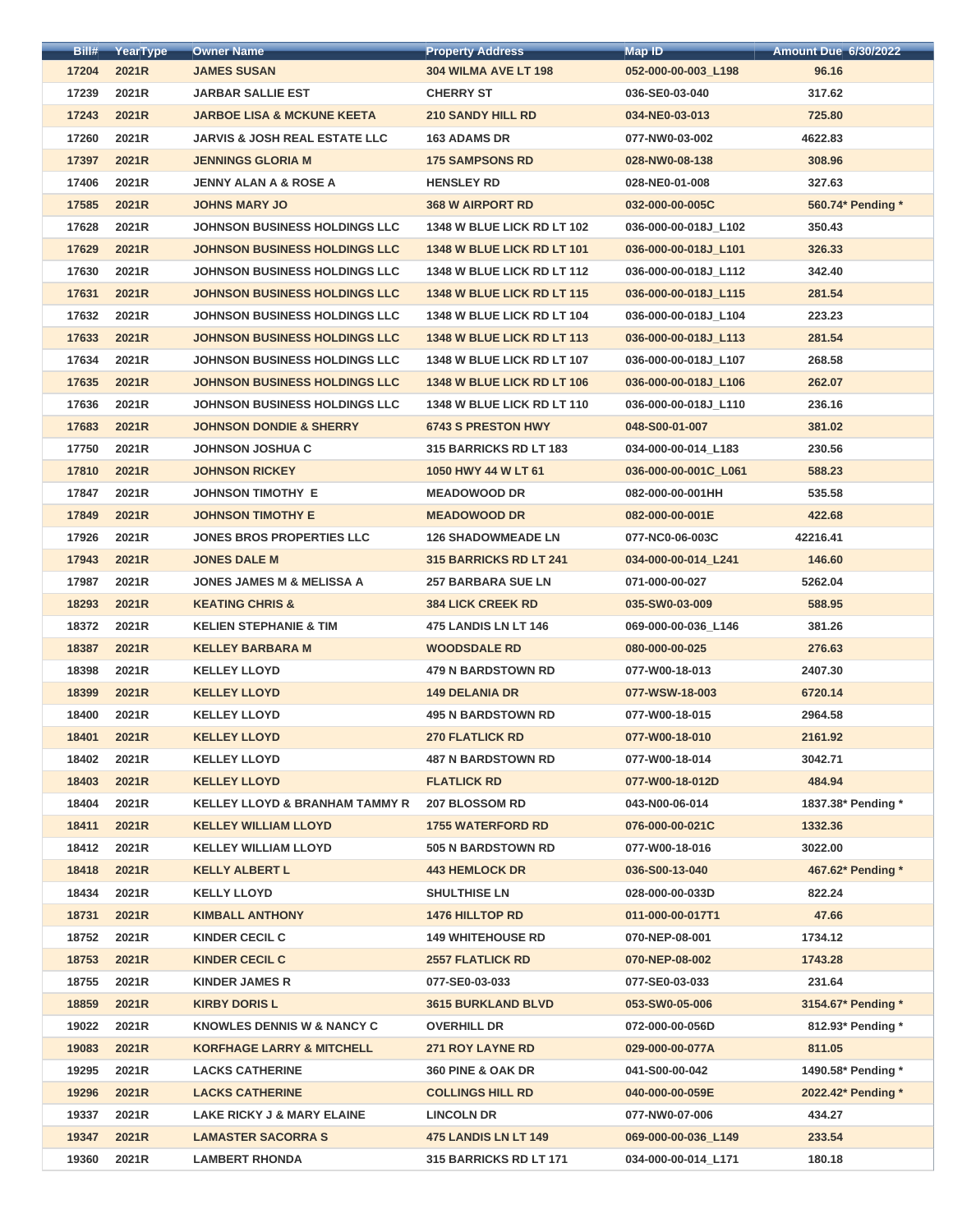| Bill# | YearType | <b>Owner Name</b>                         | <b>Property Address</b>       | <b>Map ID</b>       | <b>Amount Due 6/30/2022</b> |
|-------|----------|-------------------------------------------|-------------------------------|---------------------|-----------------------------|
| 19373 | 2021R    | <b>LAMPE CYNTHIA F &amp; KEVIN JOSEPH</b> | <b>200 WILMINGTON DR</b>      | 077-W00-05-014      | 1766.57                     |
| 19398 | 2021R    | <b>LANDRUM SHERRY A</b>                   | <b>304 WILMA AVE LT 111</b>   | 052-000-00-003_L111 | 255.77                      |
| 19462 | 2021R    | <b>LANHAM TAMMY L</b>                     | <b>475 LANDIS LN LT 88</b>    | 069-000-00-036_L088 | 104.61                      |
| 19529 | 2021R    | LATHAM J B & JEAN                         | <b>147 CEDAR ST</b>           | 037-E00-13-009      | 606.25* Pending *           |
| 19573 | 2021R    | <b>LAWRENCE CHRISTOPHER</b>               | <b>788 OAKWOOD DR</b>         | 050-000-00-043J     | 1799.64                     |
| 19592 | 2021R    | <b>LAWS TIFFANY MARIE</b>                 | <b>304 WILMA AVE LT 104</b>   | 052-000-00-003 L104 | 247.37* Pending *           |
| 19633 | 2021R    | <b>LAWSON STEPHEN MICHAEL &amp;</b>       | <b>154 WILMA AVE</b>          | 052-W00-02-004      | 2950.03                     |
| 19664 | 2021R    | <b>LAZARO ARIAS</b>                       | <b>315 BARRICKS RD LT 12</b>  | 034-000-00-014_L012 | 173.87                      |
| 19706 | 2021R    | <b>LEBLANC CLARENCE G</b>                 | <b>LICK CREEK CT</b>          | 035-SW0-02-030      | 47.66                       |
| 19710 | 2021R    | <b>LECHE MARY</b>                         | <b>512 CIRCLE VALLEY DR</b>   | 043-C00-01-031      | 4448.32                     |
| 19800 | 2021R    | <b>LEE WILLIETTA &amp; PENEZIC JOHN</b>   | <b>660 RIVER OAKS DR</b>      | 027-NE0-13-011      | 3167.36                     |
| 19822 | 2021R    | <b>LEHN MICHAEL C</b>                     | <b>1092 MARTIN HILL RD</b>    | 019-000-00-091      | 3034.96                     |
| 19886 | 2021R    | <b>LEONHARDT JAMES M</b>                  | <b>348 LYNNWOOD DR</b>        | 077-W00-02-002      | 2740.05                     |
| 19899 | 2021R    | <b>LESLIE ELMER &amp; MARGARET</b>        | <b>202 ELKS RD</b>            | 027-SE0-03-004      | 53.20                       |
| 19921 | 2021R    | <b>LETT CARL E &amp; PATRICIA A</b>       | <b>N LAKEVIEW DR</b>          | 034-NE0-02-015      | 364.96                      |
| 19981 | 2021R    | <b>LEWIS PHILLIP M &amp; GILBERT TRAC</b> | 780 HWY 44 W LT 51            | 037-N00-01-001_L51  | 115.58                      |
| 20033 | 2021R    | <b>LIKENS TIMOTHY</b>                     | <b>234 SYMMETRIC ST</b>       | 043-NW0-09-017      | 2004.13* Pending *          |
| 20099 | 2021R    | <b>LINTON RICHARD &amp; LISA</b>          | 336 LORY LN                   | 027-NE0-08-001A     | 136.88                      |
| 20140 | 2021R    | <b>LIVE OAKS MHP</b>                      | 475 LANDIS LN LT 136          | 069-000-00-036_L136 | 348.45                      |
| 20141 | 2021R    | LIVE OAKS MHP LLC                         | <b>475 LANDIS LN LT 132</b>   | 069-000-00-036_L132 | 346.62                      |
| 20142 | 2021R    | <b>LIVE OAKS MHP LLC</b>                  | <b>475 LANDIS LN LT 50</b>    | 069-000-00-036_L050 | 76.13                       |
| 20202 | 2021R    | <b>LOGSDON ANTHONY LEE</b>                | <b>475 LANDIS LN LT 153</b>   | 069-000-00-036_L153 | 199.47                      |
| 20293 | 2021R    | <b>LOPEZ GOMEZ LUCIA</b>                  | <b>315 BARRICKS RD LT 406</b> | 034-000-00-014_L406 | 242.51                      |
| 20311 | 2021R    | <b>LOTS &amp; LOTS</b>                    | <b>685 BIG VALLEY DR</b>      | 035-SW0-08-001      | 140.98                      |
| 20467 | 2021R    | <b>LUCAS STEVEN</b>                       | <b>475 LANDIS LN LT 37</b>    | 069-000-00-036_L037 | 113.39                      |
| 20525 | 2021R    | <b>LUNDY CLAUDE MICHAEL</b>               | <b>241 EVERGREEN ST</b>       | 036-S00-11-010      | 560.95                      |
| 20616 | 2021R    | <b>LUTZ AUSTIN</b>                        | <b>1429 CORAL RIDGE RD</b>    | 035-000-00-020C     | 3034.02                     |
| 20669 | 2021R    | <b>LYON TERRY KEITH</b>                   | 306 MELODY LN                 | 043-NW0-03-023      | 1482.03                     |
| 20684 | 2021R    | <b>LYONS JEREMY</b>                       | 1218 HWY 44 W LT 37           | 027-000-00-059 L037 | 381.14                      |
| 20728 | 2021R    | <b>MLALLC</b>                             | <b>573 N BARDSTOWN RD</b>     | 077-W00-18-020      | 2501.34                     |
| 20852 | 2021R    | <b>MAJORS STEPHEN G</b>                   | <b>CAMERON RIDGE RD</b>       | 072-S00-06-001      | 122.32                      |
| 20868 | 2021R    | <b>MALONE LUCINDA J</b>                   | <b>304 WILMA AVE LT 101</b>   | 052-000-00-003_L101 | 110.19                      |
| 20870 | 2021R    | <b>MALONE MELISSA</b>                     | <b>5310 PENDLETON RD</b>      | 006-000-00-021A     | 4537.02                     |
| 20876 | 2021R    | <b>MALOYED TIMOTHY WAYNE</b>              | <b>475 LANDIS LN LT 112</b>   | 069-000-00-036_L112 | 94.75                       |
| 20919 | 2021R    | <b>MANN DAVID H</b>                       | <b>2595 BELMONT RD</b>        | 031-000-00-007A     | 1106.61* Pending *          |
| 20971 | 2021R    | <b>MANNING JERRY</b>                      | <b>258 SKYVIEW CT</b>         | 006-000-00-024M     | 577.77                      |
| 20982 | 2021R    | <b>MANNING ROBERT L &amp;</b>             | <b>KINGS CHURCH RD</b>        | 081-000-00-055E     | 2069.51                     |
| 20983 | 2021R    | <b>MANNING ROBERT L JR</b>                | <b>454 KINGS CHURCH RD</b>    | 081-000-00-055D     | 1042.18                     |
| 21063 | 2021R    | <b>MARCUM JAMES C JR &amp;</b>            | <b>DENNIS DR</b>              | 054-SE0-05-009      | 120.19                      |
| 21123 | 2021R    | <b>MARKSBURY PENNY G</b>                  | <b>315 BARRICKS RD LT 184</b> | 034-000-00-014_L184 | 171.79                      |
| 21213 | 2021R    | <b>MARTIN EMERY</b>                       | <b>477 S POPLAR ST</b>        | 042-N00-04-008      | 1222.95                     |
| 21214 | 2021R    | <b>MARTIN EMERY</b>                       | 125 HWY 434                   | 041-SWP-01-009      | 765.94                      |
| 21236 | 2021R    | <b>MARTIN LARRY L JR</b>                  | 503 SALT WELL RD LT 37        | 036-000-00-010A L37 | 174.58                      |
| 21289 | 2021R    | <b>MARTINEZ MARGARITO</b>                 | <b>315 BARRICKS RD LT 86</b>  | 034-000-00-014 L086 | 217.44                      |
| 21377 | 2021R    | <b>MASSACCI LILLIAN &amp; RICHARD CON</b> | 304 WILMA AVE LT 2            | 052-000-00-003_L002 | 622.93                      |
| 21444 | 2021R    | <b>MATTINGLY ALAN RAY</b>                 | <b>CEDAR GROVE RD</b>         | 056-NE0-08-001AA    | 222.38                      |
| 21455 | 2021R    | <b>MATTINGLY BRITTANEY NICOLE</b>         | <b>307 CARLA DR</b>           | 077-SC0-04-009      | 2843.59                     |
| 21458 | 2021R    | <b>MATTINGLY CHARLES D</b>                | <b>PEACEFUL HILL CT</b>       | 056-NW0-07-002      | 215.65* Pending *           |
| 21459 | 2021R    | <b>MATTINGLY CHARLES D</b>                | <b>PEACEFUL HILL CT</b>       | 056-NW0-07-003      | 682.26                      |
| 21460 | 2021R    | <b>MATTINGLY CHARLES D &amp; LAVEDA</b>   | PEACEFUL HILL CT              | 056-NW0-07-004      | 327.63* Pending *           |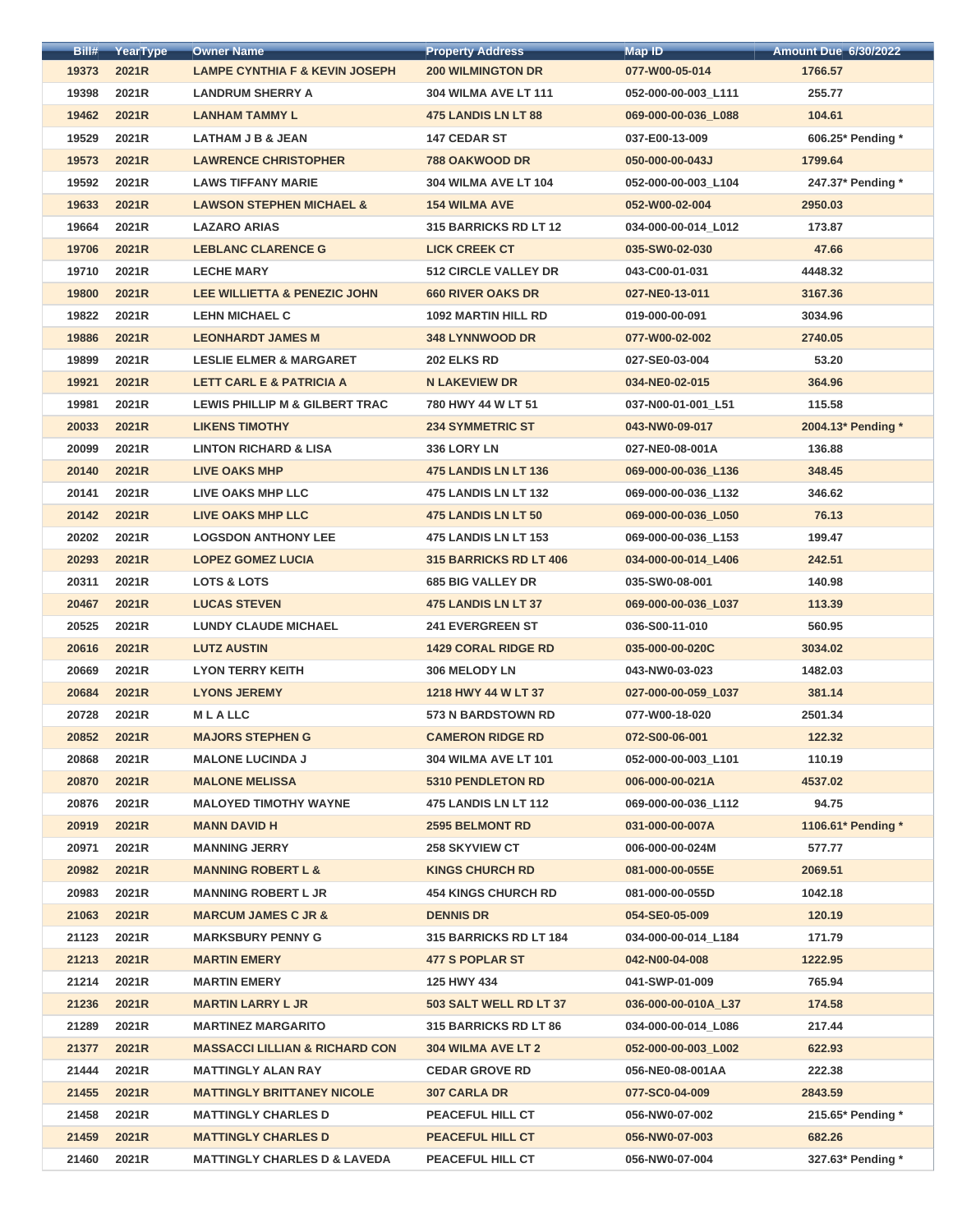| Bill#          | <b>YearType</b> | <b>Owner Name</b>                              | <b>Property Address</b>       | <b>Map ID</b>        | <b>Amount Due 6/30/2022</b> |
|----------------|-----------------|------------------------------------------------|-------------------------------|----------------------|-----------------------------|
| 21584          | 2021R           | <b>MAURMEIER TERRI</b>                         | 360 HWY 44 W LT 22            | 036-SE0-03-005_L22   | 217.34                      |
| 21586          | 2021R           | <b>MAVERICK CORP</b>                           | <b>MT ELMIRA RD</b>           | 026-SW0-04-001       | 47.66                       |
| 21668          | 2021R           | <b>MAYES GARY W</b>                            | <b>234 AZURE DR</b>           | 063-NE0-04-006       | 2630.30                     |
| 21708          | 2021R           | <b>MCALLISTER JAMES KENNETH</b>                | <b>1096 FLATLICK RD</b>       | 077-W00-01-014       | 1721.00                     |
| 21809          | 2021R           | <b>MCCLURE J STEVEN &amp; TERRY LYNN</b>       | <b>230 KNOB CREEK RD</b>      | 007-000-00-049       | 588.95                      |
| 21815          | 2021R           | <b>MCCLURE MARK WAYNNE JR</b>                  | 315 BARRICKS RD LT 410        | 034-000-00-014 L410  | 519.99                      |
| 21886          | 2021R           | <b>MCCRADY VIRGINIA</b>                        | <b>419 PINE TAVERN RD</b>     | 050-000-00-002       | 964.30* Pending *           |
| 21906          | 2021R           | <b>MCCUBBINS CONNIE</b>                        | 620 JOHN LEE RD               | 039-000-00-077       | 465.02* Pending *           |
| 21938          | 2021R           | <b>MCCUBBINS VERLIN</b>                        | <b>FOURTH AVE</b>             | 037-E00-07-002       | 173.31                      |
| 22012          | 2021R           | <b>MCDONALD KELSEY</b>                         | <b>304 WILMA AVE LT 137</b>   | 052-000-00-003_L137  | 292.71                      |
| 22158          | 2021R           | <b>MCGREW DEBRA J</b>                          | <b>1507 WEAVERS RUN RD</b>    | 002-000-00-018       | 564.66                      |
| 22389          | 2021R           | <b>MCPHERSON NORMAN L &amp; THELMA M</b>       | <b>166 GOLDENROD CT</b>       | 053-SE0-07-004       | 2446.84                     |
| 22398          | 2021R           | <b>MCQUILLEN ELIZABETH TERESA &amp; S</b>      | <b>N LAKEVIEW DR</b>          | 034-NE0-04-001A      | 262.30                      |
| 22456          | 2021R           | <b>MEDINA ANGEL L JR</b>                       | 475 LANDIS LN LT 55           | 069-000-00-036 L055  | 387.66                      |
| 22457          | 2021R           | <b>MEDINA JOSELIN</b>                          | <b>315 BARRICKS RD LT 159</b> | 034-000-00-014 L159  | 248.82                      |
| 22596          | 2021R           | <b>MEREDITH RONALD W</b>                       | <b>LICKSKILLET DR</b>         | 056-SE0-01-014       | 94.32                       |
| 23010          | 2021R           | <b>MILES WILLIAM</b>                           | <b>435 TARA CIR</b>           | 036-S00-20-012       | 3609.23                     |
| 23046          | 2021R           | <b>MILLER BONNIE ALLESE</b>                    | <b>1435 WALES RUN</b>         | 070-000-00-064K      | 4081.67                     |
| 23070          | 2021R           | <b>MILLER CLARENCE D</b>                       | <b>567 HILLTOP RD</b>         | 011-000-00-011       | 420.97                      |
| 23080          | 2021R           | <b>MILLER DAVID L &amp; PRATER KELLEY</b>      | 1050 HWY 44 W LT 186          | 036-000-00-001C_L186 | 466.26                      |
| 23092          | 2021R           | <b>MILLER DILLON M</b>                         | 475 LANDIS LN LT 108          | 069-000-00-036_L108  | 59.40                       |
| 23180          | 2021R           | <b>MILLER KENNETH</b>                          | 216 CAESARS CT                | 028-NW0-08-083A      | 519.89                      |
| 23205          | 2021R           | <b>MILLER M MARIE</b>                          | 475 LANDIS LN LT 137          | 069-000-00-036 L137  | 178.54                      |
| 23237          | 2021R           | <b>MILLER PATRICIA ROSE &amp; HALL CL</b>      | <b>186 OVERDALE DR</b>        | 043-NE0-30-007       | 3543.98                     |
| 23239          | 2021R           | <b>MILLER PAUL ANTHONY</b>                     | <b>144 STARLITE CT</b>        | 043-NE0-20-009       | 3031.71                     |
| 23297          | 2021R           | <b>MILLER WILLIAM</b>                          | <b>304 WILMA AVE LT 196</b>   | 052-000-00-003_L196  | 227.24                      |
| 23336          | <b>2021R</b>    | <b>MILLS CHRIS</b>                             | 1218 HWY 44 W LT 109          | 027-000-00-059 L109  | 262.78                      |
| 23403          | 2021R           | <b>MINGUS AMBER MARIE</b>                      | <b>184 GADWALL CT</b>         | 036-C00-17-054       | 6257.35                     |
|                | 2021R           |                                                |                               |                      | 249.12                      |
| 23414          | 2021R           | <b>MINKS MARTY</b>                             | 360 HWY 44 W LT 9             | 036-SE0-03-005_L09   |                             |
| 23415<br>23416 | 2021R           | <b>MINKS MARTY R</b><br><b>MINKS MARTY RAY</b> | <b>CEDAR GROVE RD</b>         | 073-000-00-002A      | 174.79<br>196.98            |
|                |                 |                                                | <b>BROWNINGTOWN RD</b>        | 073-000-00-002G      |                             |
| 23491          | 2021R           | <b>MITCHELL JAMES &amp; TARA R</b>             | <b>204 MORNING GLORY AVE</b>  | 077-000-00-035       | 3879.04                     |
| 23570          | 2021R           | <b>MONAHAN SHERRY</b>                          | <b>BIG VALLEY DR</b>          | 035-SW0-05-018I      | 47.66                       |
| 23591          | 2021R           | <b>MONROE ROBERT</b>                           | 304 WILMA AVE LT 42           | 052-000-00-003_L042  | 56.99                       |
| 23604          | 2021R           | <b>MONTGOMERY CRYSTAL &amp;</b>                | <b>315 BARRICKS RD LT 133</b> | 034-000-00-014_L133  | 297.80                      |
| 23635          | 2021R           | <b>MOODY JULIE N</b>                           | <b>417 BEECHLAND RD</b>       | 043-N00-09-045       | 2192.38* Pending *          |
| 23683          | 2021R           | <b>MOORE CRYSTAL D</b>                         | <b>1284 MARTIN HILL RD</b>    | 019-000-00-090T1     | 112.62                      |
| 23711          | 2021R           | <b>MOORE JOHN C EST</b>                        | <b>PUMPKIN RD</b>             | 029-000-00-031D      | 47.66                       |
| 23771          | 2021R           | <b>MORALES ANA</b>                             | <b>315 BARRICKS RD LT 123</b> | 034-000-00-014 L123  | 210.46                      |
| 23775          | 2021R           | <b>MORALES MEGAN</b>                           | <b>315 BARRICKS RD LT 148</b> | 034-000-00-014_L148  | 379.77                      |
| 23855          | 2021R           | <b>MORRIS CLAUDIA M</b>                        | <b>304 HILLSIDE LN</b>        | 043-N00-07-039       | 1957.08                     |
| 23908          | 2021R           | <b>MORRISON FREDA</b>                          | <b>BIG VALLEY DR</b>          | 035-SW0-05-020       | 169.00                      |
| 24018          | 2021R           | <b>MUDD KAREN R</b>                            | 1050 HWY 44 W LT 190          | 036-000-00-001C L190 | 349.37                      |
| 24066          | 2021R           | <b>MULFORD TERRIL</b>                          | 315 BARRICKS RD LT 27         | 034-000-00-014_L027  | 112.98                      |
| 24160          | 2021R           | <b>MUNOZ-PERALTA ALEJANDRA</b>                 | 315 BARRICKS RD LT 127        | 034-000-00-014 L127  | 275.37                      |
| 24171          | 2021R           | <b>MURILLA HALEY</b>                           | 304 WILMA AVE LT 68           | 052-000-00-003 L068  | 223.70                      |
| 24180          | 2021R           | <b>MURPHY BILL LEE &amp; CHUN W</b>            | <b>208 N SKYLINE DR</b>       | 043-NE0-32-017       | 1641.25                     |
| 24197          | 2021R           | <b>MURPHY FRANCES</b>                          | 304 WILMA AVE LT 87           | 052-000-00-003 L087  | 342.58                      |
| 24203          | 2021R           | <b>MURPHY KRIS &amp; TIFFANY</b>               | <b>226 ASHLEY BLVD</b>        | 037-SW0-03-011       | 2121.29                     |
| 24204          | 2021R           | <b>MURPHY LARRY</b>                            | <b>210 CREEKSIDE DR</b>       | 035-SW0-02-037       | 252.99                      |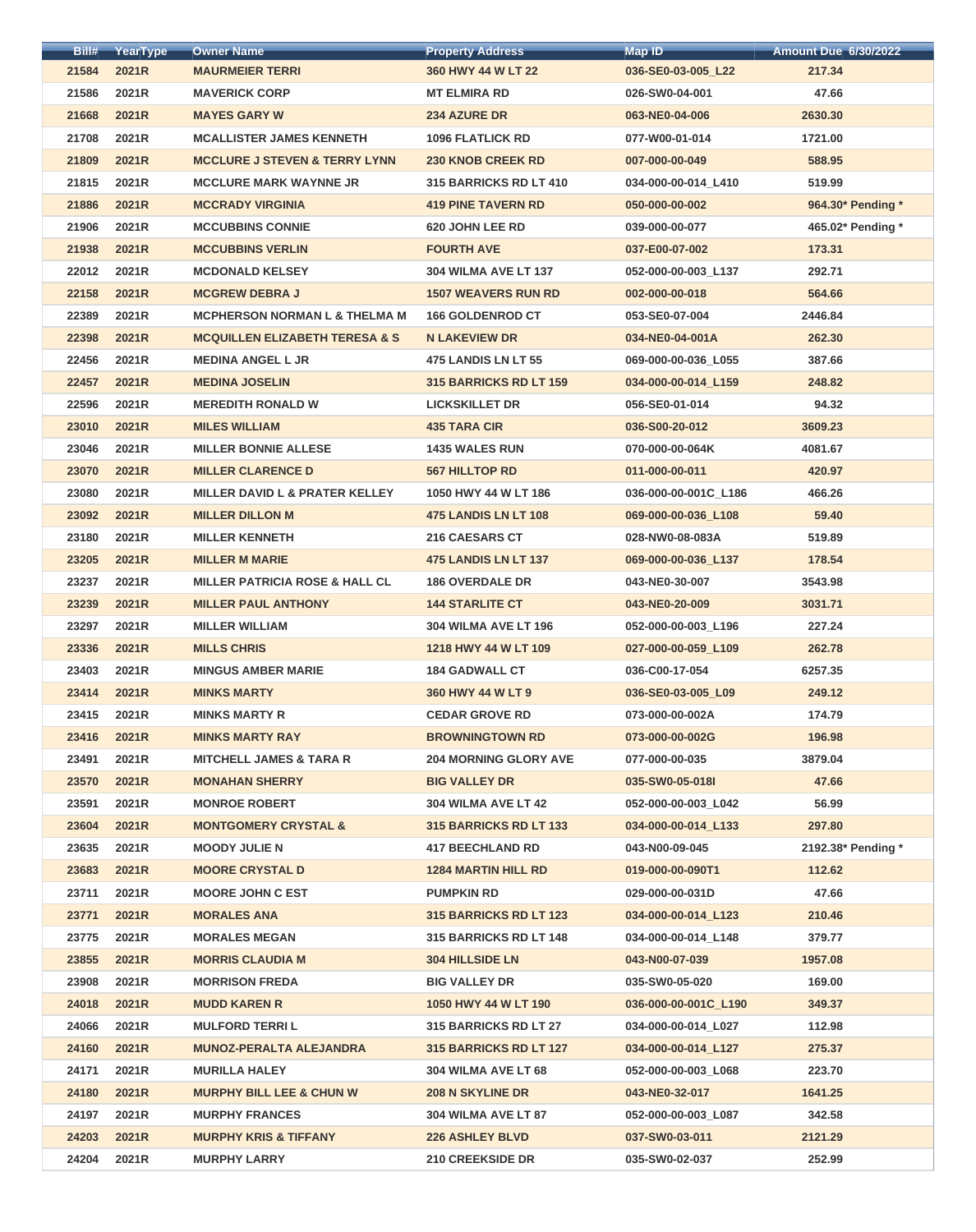| Bill# | YearType | <b>Owner Name</b>                                             | <b>Property Address</b>      | <b>Map ID</b>        | <b>Amount Due 6/30/2022</b> |
|-------|----------|---------------------------------------------------------------|------------------------------|----------------------|-----------------------------|
| 24292 | 2021R    | <b>MYERS JOSEPH ALVIN &amp;</b>                               | <b>151 CRENSHAW DR</b>       | 040-NE0-00-013       | 1056.49                     |
| 24339 | 2021R    | <b>NALL DANIEL DALE SR &amp; SANDRA K</b>                     | <b>WEAVERS RUN</b>           | 006-000-00-033       | 734.68                      |
| 24340 | 2021R    | <b>NALL DANIEL DALE SR &amp; SANDRA K</b>                     | <b>BARRALLTON HILL RD</b>    | 010-000-00-035B      | 103.67                      |
| 24347 | 2021R    | <b>NALLEY BRANDIE L &amp;</b>                                 | <b>265 N STEEDLAND DR</b>    | 043-S00-17-010       | 2447.92                     |
| 24348 | 2021R    | <b>NALLEY BRENDA PEARL(FKA BOLES)</b>                         | <b>154 SPRUCE ST</b>         | 036-S00-13-011       | 614.33                      |
| 24385 | 2021R    | <b>NALLY DANYELLE &amp; GRADY JASMIN</b>                      | <b>304 WILMA AVE LT 187</b>  | 052-000-00-003 L187  | 56.99                       |
| 24390 | 2021R    | <b>NALLY WILLIAM PATRICK &amp;</b>                            | <b>STATION WAY</b>           | 034-NE0-05-001D      | 495.62                      |
| 24426 | 2021R    | <b>NAPPER JOHN</b>                                            | 515 TUTS RD                  | 028-NW0-08-067T1     | 122.32                      |
| 24429 | 2021R    | <b>NAPPER JOHN LEWIS</b>                                      | <b>TUTS RD</b>               | 028-NW0-08-067       | 327.63                      |
| 24443 | 2021R    | <b>NASH RODNEY L &amp; LINDA R</b>                            | 8352 HWY 44 W                | 007-000-00-084T1     | 529.22                      |
| 24657 | 2021R    | <b>NEWMAN BEN T III</b>                                       | <b>E MARTIN PL</b>           | 019-000-00-070       | 215.65* Pending *           |
| 24676 | 2021R    | <b>NEWMAN THOMAS W</b>                                        | <b>BROOKS HILL RD</b>        | 018-000-00-079A      | 112.98                      |
| 24713 | 2021R    | <b>NEWTON DONALD JOSEPH &amp; SHELIA</b>                      | <b>378 FLATLICK RD</b>       | 077-W00-18-006       | 2541.27* Pending *          |
| 24741 | 2021R    | <b>NEWTON SHAWNA LYNN &amp;</b>                               | <b>211 JACKSON HILL RD</b>   | 072-000-00-050C      | 1061.90                     |
| 24780 | 2021R    | <b>NICHOLS WILLIAM S &amp; LILLIAN</b>                        | <b>1825 N PRESTON HWY</b>    | 045-NW0-01-010       | 2717.45                     |
| 24789 | 2021R    | <b>NICHTER TAMMY</b>                                          | 391 BARRICKS RD LT 246B      | 034-000-00-014_L246B | 627.89                      |
| 24844 | 2021R    | <b>NOE BELINDA</b>                                            | <b>OAKCREST DR</b>           | 026-C00-03-016       | 159.66                      |
| 24894 | 2021R    | <b>NORMAN HARLEY JEAN</b>                                     | 475 LANDIS LN LT 128         | 069-000-00-036_L128  | 131.13                      |
| 24895 | 2021R    | <b>NORMAN RICKEY</b>                                          | 780 HWY 44 W LT 20           | 037-N00-01-001_L20   | 104.69                      |
| 24927 | 2021R    | <b>NORRIS KELLY G</b>                                         | <b>151 RAMESES CT</b>        | 028-NW0-08-064       | 694.00                      |
| 24928 | 2021R    | <b>NORRIS KELLY G</b>                                         | <b>161 RAMESES CT</b>        | 028-NW0-08-063       | 1213.00                     |
| 25220 | 2021R    | <b>OGLESBY ANTHONY &amp; BETTY</b>                            | 115 MITCH CT                 | 037-SW0-04-023       | 1859.27* Pending *          |
| 25442 | 2021R    | <b>OWEN WILLIAM R</b>                                         | <b>4140 WILSON CREEK RD</b>  | 060-000-00-001T1     | 379.99                      |
| 25446 | 2021R    | <b>OWENS CECIL &amp; SHANNON</b>                              | <b>ARTHURS CT</b>            | 028-NW0-08-125       | 75.65                       |
| 25887 | 2021R    | <b>PAULLEY PATRICIA C &amp; POLSTON D</b>                     | <b>315 BARRICKS RD LT 29</b> | 034-000-00-014 L029  | 180.18                      |
| 25888 | 2021R    | <b>PAULLEY PHILLIP R JR</b>                                   | 304 WILMA AVE LT 43          | 052-000-00-003_L043  | 96.16                       |
| 26001 | 2021R    | <b>PEAK BERTHA</b>                                            | <b>2940 MT ELMIRA RD</b>     | 026-SW0-01-004T1     | 85.00                       |
| 26108 | 2021R    | <b>PENLAND JESSICA &amp; HARDING MICH</b>                     | 1050 HWY 44 W LT 199         | 036-000-00-001C_L199 | 626.46                      |
| 26227 | 2021R    | <b>PERKINS RANDY</b>                                          | 1218 HWY 44 W LT 134         | 027-000-00-059 L134  | 346.47                      |
| 26328 | 2021R    | PHELPS DONNA S & DOUGLAS A                                    | <b>304 WILMA AVE LT 292</b>  | 052-000-00-003 L292  | 418.16                      |
| 26352 | 2021R    | <b>PHELPS TAMMY J</b>                                         | <b>304 WILMA AVE LT 244</b>  | 052-000-00-003 L244  | 175.31                      |
| 26353 | 2021R    | <b>PHELPS TAMMY JOYCE</b>                                     | 475 LANDIS LN LT 41          | 069-000-00-036_L041  | 111.07                      |
| 26365 | 2021R    | <b>PHILLIPS ALLEN</b>                                         | <b>880 LAKE ELMO RD</b>      | 025-000-00-001T1     | 56.99                       |
| 26529 | 2021R    | <b>PILKERTON LESTER</b>                                       | <b>475 LANDIS LN LT 148</b>  | 069-000-00-036 L148  | 359.02                      |
| 26558 | 2021R    | <b>PIPES BOB &amp; CATHY</b>                                  | <b>DAVIDS DR</b>             | 028-NW0-10-005       | 85.00                       |
| 26611 | 2021R    | <b>PLUMMER TIMOTHY &amp; SHANA</b>                            | 1218 HWY 44 W LT 44          | 027-000-00-059 L044  | 291.07                      |
| 26677 | 2021R    | <b>POLSTON JOEY S</b>                                         | 1050 HWY 44 W LT 104         | 036-000-00-001C_L104 | 459.05                      |
| 26686 | 2021R    | <b>POOL DANNY MOORE</b>                                       | <b>304 WILMA AVE LT 109</b>  | 052-000-00-003_L109  | 247.43                      |
| 26876 | 2021R    | <b>POWERS CRYSTAL &amp; RAKESTRAW ROB 1218 HWY 44 W LT 63</b> |                              | 027-000-00-059 L063  | 340.18                      |
| 26932 | 2021R    | <b>PRESCOTT KEVIN</b>                                         | <b>208 PINE VALLEY DR</b>    | 035-SW0-05-037       | 252.99* Pending *           |
| 27011 | 2021R    | <b>PRICE KAREN RAYE</b>                                       | <b>461 BLOSSOM RD</b>        | 043-S00-09-002       | 1957.08                     |
| 27020 | 2021R    | <b>PRICE RAYMOND THOMAS &amp; SARAH W</b>                     | 327 N SKYLINE DR             | 043-NE0-20-007       | 1588.34                     |
| 27190 | 2021R    | <b>PUCKETT JANELLE &amp;</b>                                  | <b>162 CARRISSA CT</b>       | 043-NW0-17-101       | 2334.11                     |
| 27314 | 2021R    | <b>QUIET WOODS</b>                                            | 360 HWY 44 W LT 1            | 036-SE0-03-005_L01   | 239.40                      |
| 27315 | 2021R    | <b>QUIET WOODS LLC</b>                                        | 360 HWY 44 W LT 39           | 036-SE0-03-005_L39   | 119.24                      |
| 27316 | 2021R    | <b>QUIET WOODS LLC</b>                                        | 360 HWY 44 W LT 21           | 036-SE0-03-005 L21   | 347.98                      |
| 27318 | 2021R    | <b>QUIET WOODS LLC</b>                                        | 360 HWY 44 W LT 70           | 036-SE0-03-005_L70   | 272.78                      |
| 27322 | 2021R    | <b>QUIET WOODS LLC</b>                                        | 360 HWY 44 W LT 63           | 036-SE0-03-005 L63   | 151.73                      |
| 27324 | 2021R    | <b>QUIET WOODS MHP</b>                                        | 360 HWY 44 W LT 69           | 036-SE0-03-005 L69   | 210.28                      |
| 27351 | 2021R    | <b>RABDINC</b>                                                | <b>THOUSAND OAKS CIR</b>     | 035-SW0-09-008       | 140.98                      |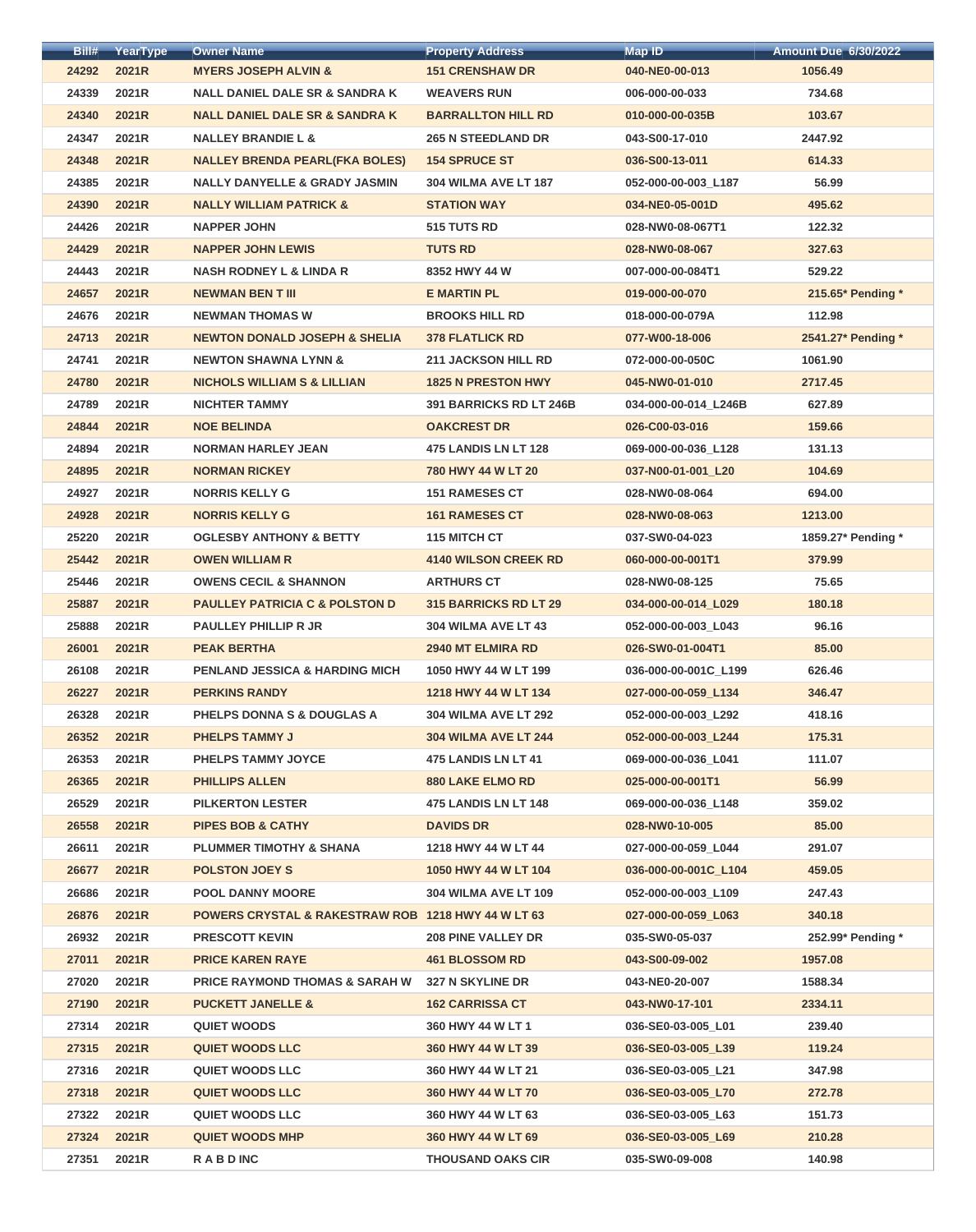| Bill# | YearType | <b>Owner Name</b>                                        | <b>Property Address</b>              | <b>Map ID</b>        | <b>Amount Due 6/30/2022</b> |
|-------|----------|----------------------------------------------------------|--------------------------------------|----------------------|-----------------------------|
| 27547 | 2021R    | <b>RASNER SHARON L NKA KLOSTERMAN 2175 N PRESTON HWY</b> |                                      | 045-NW0-06-006       | 1936.42                     |
| 27613 | 2021R    | <b>RAY RICHARD E SR &amp; CHARLOTTE R</b>                | <b>354 GLENVIEW RD</b>               | 043-S00-11-009       | 1369.13                     |
| 27620 | 2021R    | <b>RAY TIFFANY L</b>                                     | <b>304 WILMA AVE LT 120</b>          | 052-000-00-003_L120  | 244.01                      |
| 27777 | 2021R    | <b>REDMON CHARLES T &amp; CORDELL LIS</b>                | <b>837 CHURCH ST</b>                 | 041-WP0-03-018       | 942.72* Pending *           |
| 27816 | 2021R    | <b>REED BRITANIE</b>                                     | <b>280 NANCY DR APT H</b>            | 036-C00-08-011G      | 2692.25                     |
| 27834 | 2021R    | <b>REED JERRY &amp; FREDA</b>                            | <b>367 BIG VALLEY DR</b>             | 035-SW0-05-012       | 215.65                      |
| 27836 | 2021R    | <b>REED KELLY</b>                                        | 205 SARVER LN LT 5                   | 034-000-00-025_L05   | 185.22                      |
| 28040 | 2021R    | <b>REVERSE MORTGAGE SOLUTIONS INC</b>                    | <b>645 CHILLICOOP RD</b>             | 027-NE0-08-002       | 1316.88                     |
| 28068 | 2021R    | <b>REYNOLDS JOE</b>                                      | <b>1529 COLLINGS HILL RD</b>         | 040-000-00-052T1     | 188.86                      |
| 28093 | 2021R    | <b>REYNOLDS STEPHANIE</b>                                | 1050 HWY 44 W LT 121                 | 036-000-00-001C L121 | 563.70                      |
| 28111 | 2021R    | <b>RHOADES ANGELA KAY &amp;</b>                          | 315 BARRICKS RD LT 256               | 034-000-00-014 L256  | 531.83                      |
| 28156 | 2021R    | <b>RICE DAVID</b>                                        | <b>156 PINECREST DR</b>              | 026-C00-03-003       | 196.98                      |
| 28158 | 2021R    | <b>RICE DERREK</b>                                       | 315 BARRICKS RD LT 63                | 034-000-00-014_L063  | 188.58                      |
| 28178 | 2021R    | <b>RICE WESLEY V</b>                                     | <b>315 BARRICKS RD LT 170</b>        | 034-000-00-014_L170  | 444.05                      |
| 28188 | 2021R    | <b>RICHARD BEN F ESTATE C/O</b>                          | <b>W AIRPORT RD</b>                  | 032-000-00-018       | 357.39* Pending *           |
| 28204 | 2021R    | <b>RICHARD JOSEPH D &amp; ROSELINE</b>                   | <b>501 CAMPBELL LN</b>               | 040-000-00-060A      | 1711.59                     |
| 28238 | 2021R    | <b>RICHARDSON CHRISTOPHER</b>                            | 1050 HWY 44 W LT 103                 | 036-000-00-001C_L103 | 493.69                      |
| 28243 | 2021R    | <b>RICHARDSON DIANA M &amp; LARRY W</b>                  | <b>127 DEWBERRY RD</b>               | 052-SW0-04-008       | 3065.31                     |
| 28249 | 2021R    | <b>RICHARDSON EDWARD S</b>                               | <b>OAKWOOD DR</b>                    | 050-000-00-043T      | 1042.18                     |
| 28250 | 2021R    | <b>RICHARDSON ELIJAH B</b>                               | 475 LANDIS LN LT 75                  | 069-000-00-036_L075  | 93.35                       |
| 28251 | 2021R    | <b>RICHARDSON EVELYN</b>                                 | <b>209 S SANDERS LN</b>              | 050-000-00-033       | 1117.91* Pending *          |
| 28261 | 2021R    | <b>RICHARDSON JAMES E</b>                                | 1050 HWY 44 W LT 97                  | 036-000-00-001C_L097 | 423.45* Pending *           |
| 28269 | 2021R    | <b>RICHARDSON JONATHAN RAY</b>                           | <b>3431 RIDGE RD</b>                 | 064-000-00-021       | 2462.31* Pending *          |
| 28297 | 2021R    | <b>RICHARDSON RODNEY C &amp; JUDITH A</b>                | <b>SYCAMORE CIR</b>                  | 041-S00-00-006C      | 199.66                      |
| 28298 | 2021R    | <b>RICHARDSON RODNEY C &amp; JUDITH A</b>                | <b>SYCAMORE CIR</b>                  | 041-S00-00-006Z      | 199.66                      |
| 28299 | 2021R    | <b>RICHARDSON RODNEY C &amp; JUDITH A</b>                | <b>SYCAMORE CIR</b>                  | 041-S00-00-006Y      | 199.66                      |
| 28300 | 2021R    | <b>RICHARDSON RODNEY C &amp; JUDITH A</b>                | <b>SYCAMORE CIR</b>                  | 041-S00-00-007B      | 199.66                      |
| 28301 | 2021R    | <b>RICHARDSON RODNEY C &amp; JUDITH A</b>                | <b>SYCAMORE CIR</b>                  | 041-S00-00-006A      | 199.66                      |
| 28302 | 2021R    | <b>RICHARDSON RODNEY C &amp; JUDITH A</b>                | <b>SYCAMORE CIR</b>                  | 041-S00-00-007A      | 199.66                      |
| 28303 | 2021R    | <b>RICHARDSON RODNEY C &amp; JUDITH A</b>                | <b>SYCAMORE CIR</b>                  | 041-S00-00-006B      | 199.66                      |
| 28304 | 2021R    | <b>RICHARDSON RODNEY C &amp; JUDITH A</b>                | <b>SYCAMORE CIR</b>                  | 041-S00-00-006D      | 199.66                      |
| 28476 | 2021R    | <b>RIGGS MILES</b>                                       | <b>THUNDER RD</b>                    | 056-NE0-04-006       | 178.32                      |
| 28477 | 2021R    | <b>RIGGS MILES</b>                                       | <b>215 THUNDER RD</b>                | 056-NE0-04-004       | 1656.37                     |
| 28478 | 2021R    | <b>RIGGS MILES</b>                                       | <b>THUNDER RD</b>                    | 056-NE0-04-006       | 178.32                      |
| 28479 | 2021R    | <b>RIGGS MILES W</b>                                     | <b>LICKSKILLET DR &amp;INDIAN ST</b> | 056-NE0-04-006       | 454.55                      |
| 28568 | 2021R    | <b>RISNER TIMOTHY</b>                                    | 360 HWY 44 W LT 51                   | 036-SE0-03-005 L51   | 245.29                      |
| 28679 | 2021R    | <b>ROACH ANTHONY T</b>                                   | 304 WILMA AVE LT 94                  | 052-000-00-003_L094  | 96.16                       |
| 28829 | 2021R    | <b>ROBEY WILLIAM MICHAEL &amp; LAWREN</b>                | <b>546 OLD PRESTON HWY N</b>         | 043-SE0-10-005       | 1740.03                     |
| 28870 | 2021R    | <b>ROBINSON MARGARET</b>                                 | <b>570 DAVIDS DR</b>                 | 028-NE0-02-003       | 85.00                       |
| 28897 | 2021R    | <b>ROBISON NANCY C</b>                                   | <b>189 HILLCREST AVE</b>             | 042-N00-15-006       | 1267.38* Pending *          |
| 28911 | 2021R    | <b>ROBY ELIZABETH ANN &amp; PAUL LEWI</b>                | <b>HENSLEY RD</b>                    | 028-NE0-01-025       | 81.25                       |
| 28915 | 2021R    | <b>ROBY HEIRS</b>                                        | <b>HOAGLAND HILL RD</b>              | 083-000-00-019       | 231.64                      |
| 28947 | 2021R    | <b>RODGERS DIANA &amp; THURMAN FLORA</b>                 | <b>315 BARRICKS RD LT 140</b>        | 034-000-00-014 L140  | 104.58                      |
| 28949 | 2021R    | <b>RODGERS ENTERPRISES LLC</b>                           | 662 MAIN ST                          | 041-SWP-02-004       | 1069.31                     |
| 28966 | 2021R    | <b>RODGERS SUSAN &amp; JAMES</b>                         | <b>304 WILMA AVE LT 194</b>          | 052-000-00-003_L194  | 352.65                      |
| 28984 | 2021R    | <b>ROE JAMES A</b>                                       | <b>P POOLE LN &amp; WOLFE RD</b>     | 018-000-00-067M      | 394.82* Pending *           |
| 28986 | 2021R    | <b>ROEDER DARRYL &amp; GENEVA</b>                        | <b>1614 SKYVIEW RD</b>               | 007-000-00-020HT1    | 290.32                      |
| 29007 | 2021R    | <b>ROELLER JOHN MELVIN &amp; DORIS</b>                   | <b>122 LEDGEWOOD CT</b>              | 052-W00-10-006       | 1742.28                     |
| 29088 | 2021R    | <b>ROLLING ACRES FARM LLC</b>                            | <b>OHM DR</b>                        | 046-000-00-011WW     | 236.13                      |
| 29094 | 2021R    | <b>ROLLING ACRES FARM LLC</b>                            | <b>ARROW CREEK RD</b>                | 046-000-00-011FF     | 817.91                      |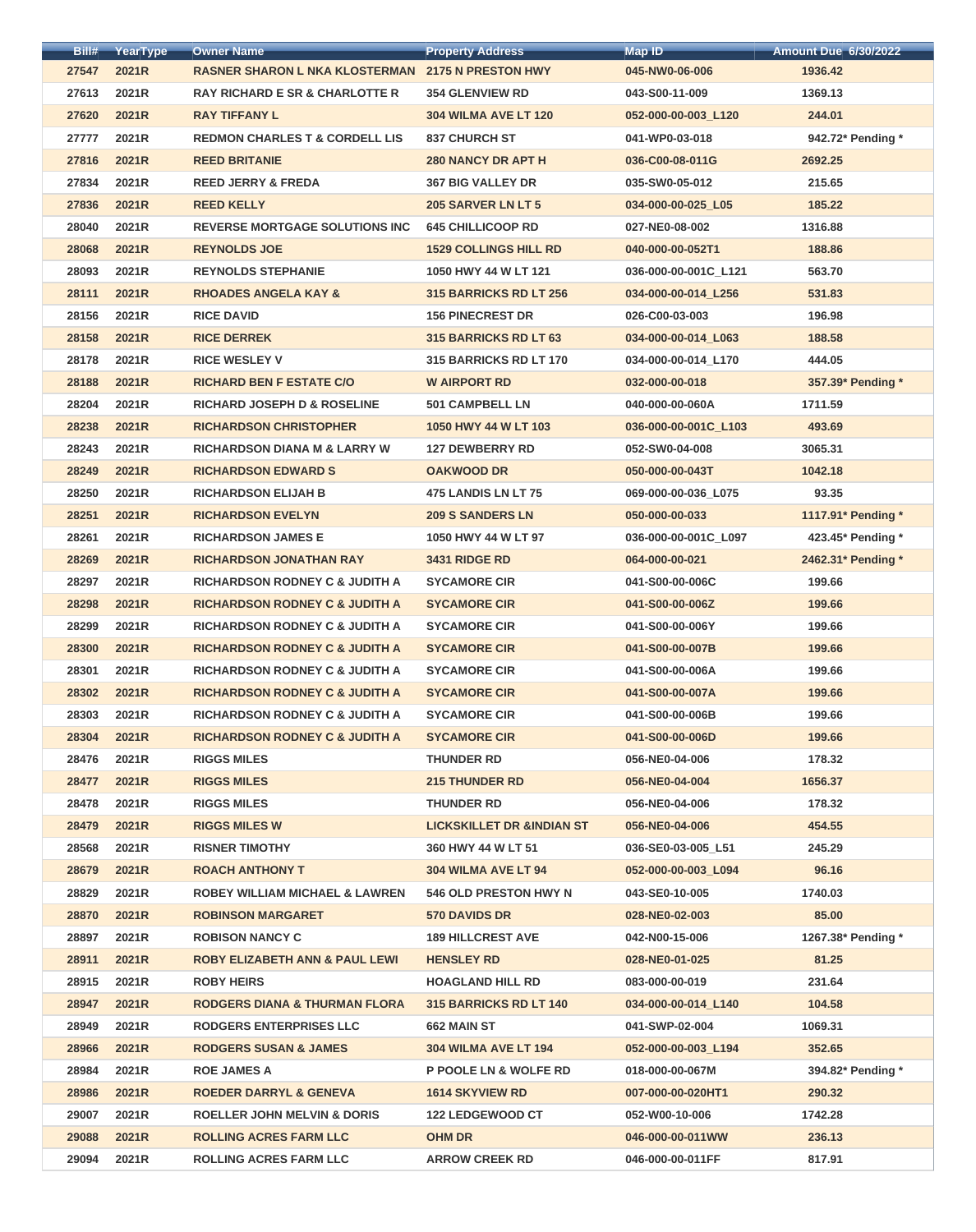| Bill# | YearType | <b>Owner Name</b>                         | <b>Property Address</b>             | <b>Map ID</b>        | <b>Amount Due 6/30/2022</b> |
|-------|----------|-------------------------------------------|-------------------------------------|----------------------|-----------------------------|
| 29235 | 2021R    | <b>ROUNTREE MARY KIMBERLY LEIGH</b>       | <b>571 CHAPEZE LN</b>               | 047-000-00-023       | 2981.56                     |
| 29282 | 2021R    | <b>ROWLAND CALVIN &amp; DELISE</b>        | <b>HENSLEY RD</b>                   | 027-SE0-04-007       | 374.31                      |
| 29289 | 2021R    | <b>ROY ELSA LYNNE</b>                     | <b>4905 FOX CHASE DR</b>            | 044-NW0-21-034       | 4524.23                     |
| 29410 | 2021R    | <b>RUSSELL ANGELA M</b>                   | <b>315 BARRICKS RD LT 209</b>       | 034-000-00-014_L209  | 342.58                      |
| 29414 | 2021R    | <b>RUSSELL CHRISTOPHER D &amp; KRISTE</b> | <b>256 SANNA DR</b>                 | 043-S00-17-048       | 2436.76                     |
| 29466 | 2021R    | <b>RUTLEDGE TAMMY D</b>                   | <b>161 APOLLO DR</b>                | 077-NW0-12-024       | 2622.71                     |
| 29486 | 2021R    | <b>RYAN JAMES WILLIAM &amp;</b>           | <b>1198 OLD PRESTON HWY N</b>       | 052-SW0-07-008       | 2400.55* Pending *          |
| 29641 | 2021R    | <b>SALT RIVER INVESTEMENT LLC</b>         | <b>S PRESTON HWY</b>                | 048-000-00-001C      | 519.67                      |
| 29646 | 2021R    | <b>SALT RIVER INVESTMENT LLC</b>          | <b>S PRESTON HWY &amp; CLERMONT</b> | 048-000-00-001E      | 173.31                      |
| 29668 | 2021R    | <b>SALTSMAN DALE R &amp; MARCELLA B</b>   | <b>3334 COLLINGS HILL RD</b>        | 040-000-00-059G      | 775.59                      |
| 29669 | 2021R    | <b>SALTSMAN DALE R &amp; MARCELLA B</b>   | 3334 COLLINGS HILL RD               | 040-000-00-059GT1    | 1093.64                     |
| 29703 | 2021R    | <b>SAMUELS MARSHALL</b>                   | <b>155 SAMUELS CT</b>               | 018-000-00-161HT1    | 118.59                      |
| 29705 | 2021R    | <b>SAMUELS MICHAEL</b>                    | <b>SAMUELS LN</b>                   | 018-000-00-161F      | 451.02                      |
| 29706 | 2021R    | <b>SAMUELS MICHAEL D</b>                  | <b>650 SAMUELS LN</b>               | 018-000-00-161FT1    | 196.98                      |
| 29743 | 2021R    | <b>SANDERS DARIN THOMAS &amp;</b>         | <b>471 CUPIO LODGE RD</b>           | 007-000-00-034AT1    | 413.68                      |
| 29790 | 2021R    | <b>SANDERS MARTHA A</b>                   | 4610 N PRESTON HWY                  | 044-000-00-042AT1    | 102.63                      |
| 29892 | 2021R    | <b>SAUNDERS RICHARD W</b>                 | 12402 KINGSLEY DR                   | 043-S00-25-018       | 2492.61                     |
| 29981 | 2021R    | <b>SCHAFFER KATHY S</b>                   | <b>THOUSAND OAKS CIR</b>            | 035-SW0-05-051       | 59.34                       |
| 30070 | 2021R    | <b>SCHNEIDER MATTHEW S &amp; ANGELA</b>   | <b>HOAGLAND HILL RD</b>             | 083-000-00-011BB     | 231.64                      |
| 30157 | 2021R    | <b>SCHULER ROBERT</b>                     | <b>304 WILMA AVE LT 243</b>         | 052-000-00-003_L243  | 129.82                      |
| 30160 | 2021R    | <b>SCHULER TIMOTHY J</b>                  | <b>475 LANDIS LN LT 28</b>          | 069-000-00-036_L028  | 138.43                      |
| 30292 | 2021R    | <b>SEARS ALEXANDER</b>                    | <b>1049 PITTS POINT RD</b>          | 028-000-00-017D      | 4094.52                     |
| 30331 | 2021R    | <b>SEEDERS MICHAEL</b>                    | <b>BROOKS HILL RD</b>               | 025-000-00-008       | 103.67                      |
| 30373 | 2021R    | <b>SEITZ VERA M</b>                       | <b>315 BARRICKS RD LT 104</b>       | 034-000-00-014 L104  | 56.99                       |
| 30417 | 2021R    | <b>SEPPALA ANGELA M</b>                   | <b>315 BARRICKS RD LT 186</b>       | 034-000-00-014_L186  | 454.55                      |
| 30487 | 2021R    | <b>SHAFER ELIZABETH ANN</b>               | 966 CLARKS LN                       | 072-000-00-038       | 2610.42                     |
| 30489 | 2021R    | <b>SHAFFER KATHLEEN</b>                   | 360 HWY 44 W LT 81                  | 036-SE0-03-005_L81   | 180.96                      |
| 30597 | 2021R    | <b>SHAWLER BEVERLY SUE &amp; JULIA H</b>  | <b>BIG SPRINGS DR</b>               | 056-SW0-16-004       | 308.96* Pending *           |
| 30598 | 2021R    | <b>SHAWLER BEVERLY SUE &amp; JULIA H</b>  | <b>INDIAN STONE RD</b>              | 056-SW0-16-020       | 327.63* Pending *           |
| 30659 | 2021R    | <b>SHELTON MONTY S</b>                    | <b>1282 HOAGLAND HILL RD</b>        | 083-000-00-020T1     | 223.52                      |
| 30700 | 2021R    | <b>SHEPHERD DERICK</b>                    | <b>1491 DEATSVILLE RD</b>           | 065-000-00-047E      | 3426.73                     |
| 30701 | 2021R    | <b>SHEPHERD DONALD R &amp; ANGELA K</b>   | 5687 HWY 44 W                       | 019-000-00-011A      | 714.77                      |
| 30858 | 2021R    | <b>SHIRLEY KRISTIN</b>                    | <b>475 LANDIS LN LT 143</b>         | 069-000-00-036 L143  | 111.07                      |
| 30912 | 2021R    | <b>SHOWALTER GEORGE D</b>                 | 1050 HWY 44 W LT 92                 | 036-000-00-001C_L092 | 277.14                      |
| 30981 | 2021R    | <b>SIEWERTSEN JOHN C &amp; ALICE J</b>    | <b>MAPLEVIEW</b>                    | 063-NE0-04-005       | 155.66                      |
| 31022 | 2021R    | <b>SIMMONS JOE &amp; ANNETTE</b>          | <b>367 RAILROAD AVE</b>             | 041-SWP-11-006       | 215.04                      |
| 31032 | 2021R    | <b>SIMMONS WILLARD L</b>                  | 304 WILMA AVE LT 71                 | 052-000-00-003_L071  | 245.92                      |
| 31247 | 2021R    | <b>SKIDMORE LOUISE W</b>                  | 507 DAVID DR                        | 028-NW0-08-093       | 1173.17                     |
| 31258 | 2021R    | <b>SKIPJACK HOLDINGS LLC</b>              | 476 JOY AVE                         | 077-NE0-07-026       | 5453.33                     |
| 31259 | 2021R    | <b>SKIPJACK HOLDINGS LLC</b>              | <b>492 JOY AVE</b>                  | 077-NE0-07-027       | 6005.92                     |
| 31269 | 2021R    | <b>SLATER CHARLES L &amp; PRINCESS</b>    | <b>189 SHEBAS WAY</b>               | 028-NW0-03-005       | 118.09                      |
| 31273 | 2021R    | <b>SLAUGHTER GARRY &amp; DEBORAH</b>      | 291 BLEEMEL LN                      | 071-N00-02-051       | 4466.70                     |
| 31341 | 2021R    | <b>SMITH ARIELLE</b>                      | <b>1244 HENSLEY RD</b>              | 028-NE0-01-033       | 1983.18                     |
| 31349 | 2021R    | <b>SMITH BERTHA HELEN</b>                 | <b>HWY 44 W</b>                     | 019-000-00-103       | 94.32                       |
| 31367 | 2021R    | <b>SMITH BRIAN &amp; LISA</b>             | <b>286 MOORES LN</b>                | 057-000-00-024C      | 1429.69* Pending *          |
| 31425 | 2021R    | <b>SMITH DOUG &amp; FEY WILLIAM</b>       | 780 HWY 44 W LT 64                  | 037-N00-01-001 L64   | 57.86                       |
| 31489 | 2021R    | <b>SMITH JOHN J</b>                       | <b>HWY 44 W</b>                     | 019-000-00-102       | 94.32                       |
| 31677 | 2021R    | <b>SMITH TRAVIS L</b>                     | <b>W BLUE LICK RD</b>               | 036-S00-12-007       | 364.96                      |
| 31678 | 2021R    | <b>SMITH TRAVIS L</b>                     | <b>1557 W BLUE LICK RD</b>          | 036-S00-12-007T1     | 300.66                      |
| 31799 | 2021R    | <b>SOBOL RICHARD</b>                      | <b>475 LANDIS LN LT 150</b>         | 069-000-00-036 L150  | 123.21                      |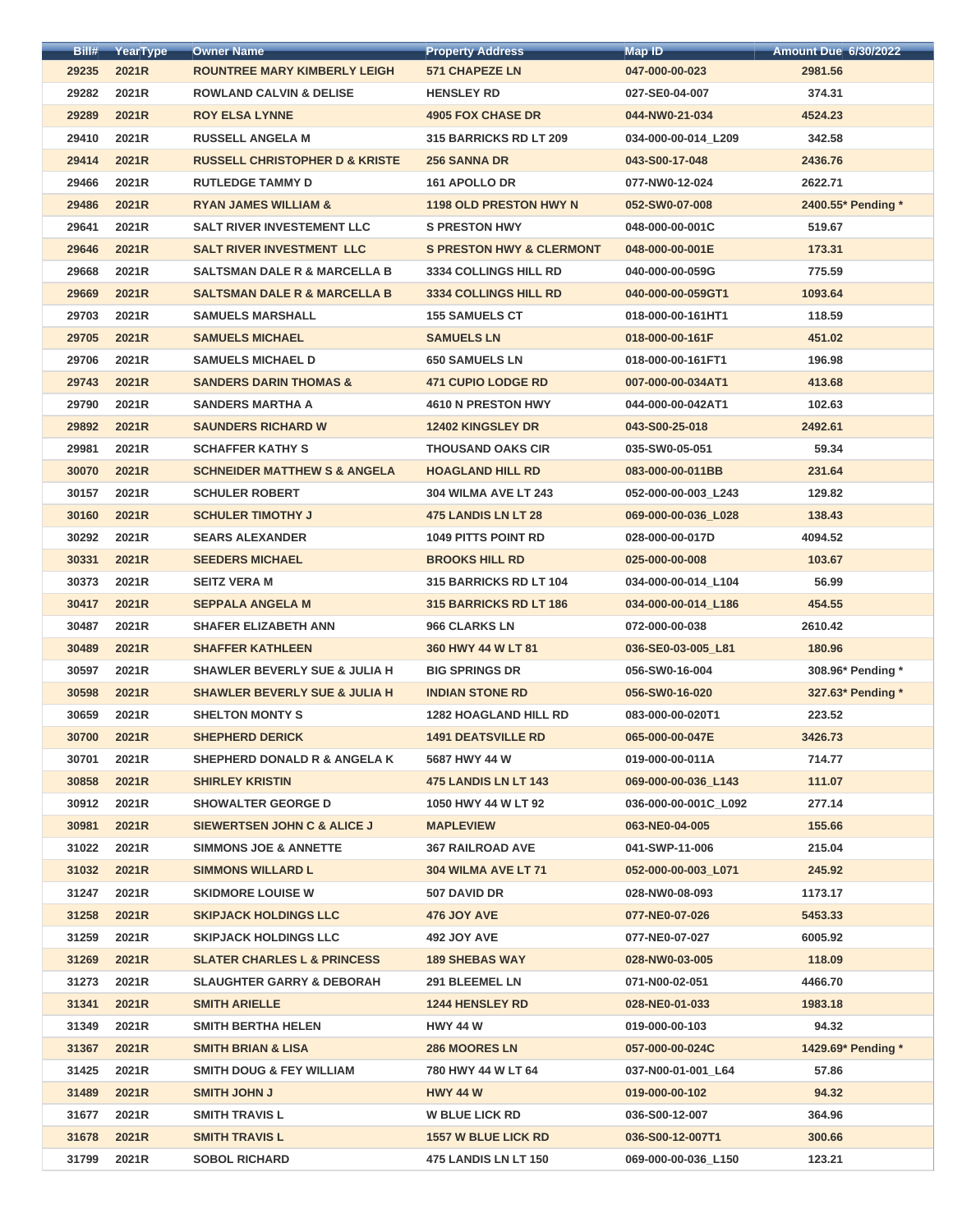| Bill# | YearType | <b>Owner Name</b>                         | <b>Property Address</b>     | Map ID               | <b>Amount Due 6/30/2022</b> |
|-------|----------|-------------------------------------------|-----------------------------|----------------------|-----------------------------|
| 32086 | 2021R    | <b>SPRUILL JIMMY T &amp; SHARLANDA</b>    | <b>524 BERGER FARM DR</b>   | 063-NE0-22-052       | 4519.34                     |
| 32141 | 2021R    | <b>STAFFORD FAMILY INVESTMENTS LL</b>     | <b>1168 RUMMAGE RD</b>      | 084-000-00-005       | 2773.25                     |
| 32186 | 2021R    | <b>STANDRIDGE MELISSA &amp; PHILLIP</b>   | <b>2708 DEATSVILLE RD</b>   | 073-000-00-043CT1    | 458.30                      |
| 32190 | 2021R    | <b>STANLEY BENNIE &amp; DONNA M</b>       | 5159 HWY 44 E               | 054-SE0-08-038       | 3647.79                     |
| 32193 | 2021R    | <b>STANLEY BENNY &amp; MABLE</b>          | <b>190 KINGS LAKE DR</b>    | 028-NW0-02-004       | 719.54* Pending *           |
| 32195 | 2021R    | <b>STANLEY JAMES &amp; JUDY</b>           | <b>KINGS LAKE DR</b>        | 028-NW0-07-012       | 327.63                      |
| 32197 | 2021R    | <b>STANLEY JIM SR &amp; JUDY E</b>        | <b>256 HIGH WATER RD</b>    | 028-000-00-0171      | 2976.90* Pending *          |
| 32198 | 2021R    | <b>STANLEY JIMMY &amp; JUDY</b>           | <b>650 KINGS LAKE DR</b>    | 028-NW0-08-008       | 346.30                      |
| 32200 | 2021R    | <b>STANLEY JIMMY JR</b>                   | <b>166 HESTER ST</b>        | 037-NE0-05-005       | 317.62                      |
| 32202 | 2021R    | <b>STANLEY JOHNNY W</b>                   | 1050 HWY 44 W LT 9          | 036-000-00-001C_L009 | 743.62                      |
| 32213 | 2021R    | <b>STANLEY MARCUS</b>                     | <b>304 WILMA AVE LT 216</b> | 052-000-00-003 L216  | 56.99                       |
| 32239 | 2021R    | <b>STARAY FAMILY TRUST</b>                | <b>243 KOOL SPRINGS DR</b>  | 047-SE0-05-001       | 9723.30                     |
| 32242 | 2021R    | <b>STARAY FAMILY TRUST LLC</b>            | <b>161 E SECOND ST</b>      | 037-N00-39-001       | 5705.30                     |
| 32243 | 2021R    | <b>STARAY FAMILY TRUST LLC</b>            | 192 LISA DR                 | 035-SW0-02-016       | 1557.41                     |
| 32272 | 2021R    | <b>STAYTON JASON</b>                      | 260 JEFFIE LN               | 043-S00-28-003       | 1727.31                     |
| 32302 | 2021R    | <b>STEELE LENORE</b>                      | 304 WILMA AVE LT 89         | 052-000-00-003_L089  | 210.93                      |
| 32332 | 2021R    | <b>STEMLE ANTHONY</b>                     | <b>261 GALWAY DR</b>        | 077-SW0-19-001       | 3791.11                     |
| 32372 | 2021R    | <b>STEVENS EDITH</b>                      | <b>908 COW BRANCH RD</b>    | 007-000-00-008       | 1031.99                     |
| 32492 | 2021R    | <b>STINSON CALEB</b>                      | <b>304 WILMA AVE LT 241</b> | 052-000-00-003_L241  | 172.33                      |
| 32499 | 2021R    | <b>STINSON MARY M</b>                     | 1050 HWY 44 W LT 102        | 036-000-00-001C_L102 | 514.18                      |
| 32500 | 2021R    | <b>STINSON ROY</b>                        | <b>308 ERIN CIR</b>         | 077-WSW-20-009       | 2914.01                     |
| 32585 | 2021R    | <b>STONEGATE HOMES LLC</b>                | <b>BLUFFS EDGE DR</b>       | 063-W00-09-001       | 939.86                      |
| 32592 | 2021R    | <b>STOPHER SAM EST</b>                    | <b>W AIRPORT RD</b>         | 041-WP0-01-002       | 383.97                      |
| 32729 | 2021R    | <b>STREBLE NICHOLAS DAVID</b>             | <b>WEAVERS RUN</b>          | 006-000-00-024X      | 402.30                      |
| 32748 | 2021R    | <b>STRICKLAND CARL</b>                    | 360 HWY 44 W LT 10          | 036-SE0-03-005 L10   | 242.28                      |
| 32762 | 2021R    | <b>STRONG DOUG &amp; SHELLY</b>           | <b>4178 BEECH GROVE RD</b>  | 029-000-00-033T1     | 215.65                      |
| 32767 | 2021R    | <b>STRONG RICHARD</b>                     | 1050 HWY 44 W LT 197        | 036-000-00-001C L197 | 340.18                      |
| 32790 | 2021R    | <b>STUCKY ROY EMANUEL</b>                 | 338 ADENA DR                | 076-E00-01-008       | 3900.97                     |
| 32863 | 2021R    | <b>SUDDATH RANDALL</b>                    | <b>230 S SKYLINE DR</b>     | 043-NE0-27-016       | 2217.98                     |
| 33148 | 2021R    | <b>SZTANYA KATHY A</b>                    | <b>304 WILMA AVE LT 248</b> | 052-000-00-003_L248  | 138.19                      |
| 33184 | 2021R    | <b>TACKETT AMANDA</b>                     | 1218 HWY 44 W LT 120        | 027-000-00-059_L120  | 276.68                      |
| 33207 | 2021R    | <b>TAMMAC CORPORATION</b>                 | <b>492 BIG VALLEY DR</b>    | 035-SW0-05-021       | 252.99                      |
| 33256 | 2021R    | <b>TAYLOR A L</b>                         | <b>LETTS RD</b>             | 034-000-00-011       | 476.97                      |
| 33278 | 2021R    | <b>TAYLOR CHRISTY D</b>                   | <b>845 APPLE VALLEY WAY</b> | 064-000-00-003A      | 3906.77                     |
| 33279 | 2021R    | <b>TAYLOR DANIEL R &amp; BATAVIA A</b>    | <b>380 KNOB CREEK RD</b>    | 007-000-00-056       | 368.49                      |
| 33305 | 2021R    | <b>TAYLOR JAMES MATTHEW &amp;</b>         | 1218 HWY 44 W LT 65         | 027-000-00-059 L065  | 342.40                      |
| 33312 | 2021R    | <b>TAYLOR JUDY ANN &amp; ERNEST</b>       | <b>1551 MARTIN HILL RD</b>  | 019-000-00-087A      | 1426.17                     |
| 33368 | 2021R    | <b>TEDESCO JOSEPH J</b>                   | <b>475 LANDIS LN LT 53</b>  | 069-000-00-036_L053  | 280.48                      |
| 33369 | 2021R    | <b>TEDROW DARREN GENE &amp;</b>           | <b>220 RED CREST DR</b>     | 036-C00-12-014       | 3973.56                     |
| 33559 | 2021R    | <b>THOMAS MELINDA</b>                     | <b>573 TUTS RD</b>          | 028-000-00-005ET1    | 244.01                      |
| 33582 | 2021R    | <b>THOMAS STEVEN M</b>                    | <b>894 PRYOR VALLEY RD</b>  | 035-SW0-05-005       | 527.14* Pending *           |
| 33591 | 2021R    | <b>THOMAS TINA</b>                        | <b>222 CHARLES CT</b>       | 028-NW0-08-016       | 402.30                      |
| 33619 | 2021R    | <b>THOMPSON ALEXIS &amp; BREWER BLAKE</b> | 304 WILMA AVE LT 211        | 052-000-00-003 L211  | 154.99                      |
| 33625 | 2021R    | <b>THOMPSON BRENDA RENEE</b>              | <b>180 LOVERS LEAP LN</b>   | 057-W00-00-007       | 2031.81                     |
| 33640 | 2021R    | <b>THOMPSON CRYSTAL</b>                   | <b>612 PERKINS LN</b>       | 057-C00-00-005T1     | 794.10                      |
| 33642 | 2021R    | <b>THOMPSON DANIEL &amp; SHEILA</b>       | 711 LETTS RD                | 034-000-00-013D      | 3389.94                     |
| 33699 | 2021R    | <b>THOMPSON JOEL WENDELL</b>              | <b>WOODSDALE RD</b>         | 080-000-00-049       | 122.32                      |
| 33703 | 2021R    | <b>THOMPSON JOSEPH D</b>                  | <b>172 NORWOOD WAY</b>      | 043-NE0-07-024       | 1285.15                     |
| 33705 | 2021R    | <b>THOMPSON JOSEPH LEE &amp; STEPHANI</b> | <b>WILSON RUN RD</b>        | 050-000-00-049U      | 781.89                      |
| 33754 | 2021R    | <b>THOMPSON RICKY T &amp; VICTORIA L</b>  | <b>VELVA DR</b>             | 043-NW0-13-014       | 1871.21* Pending *          |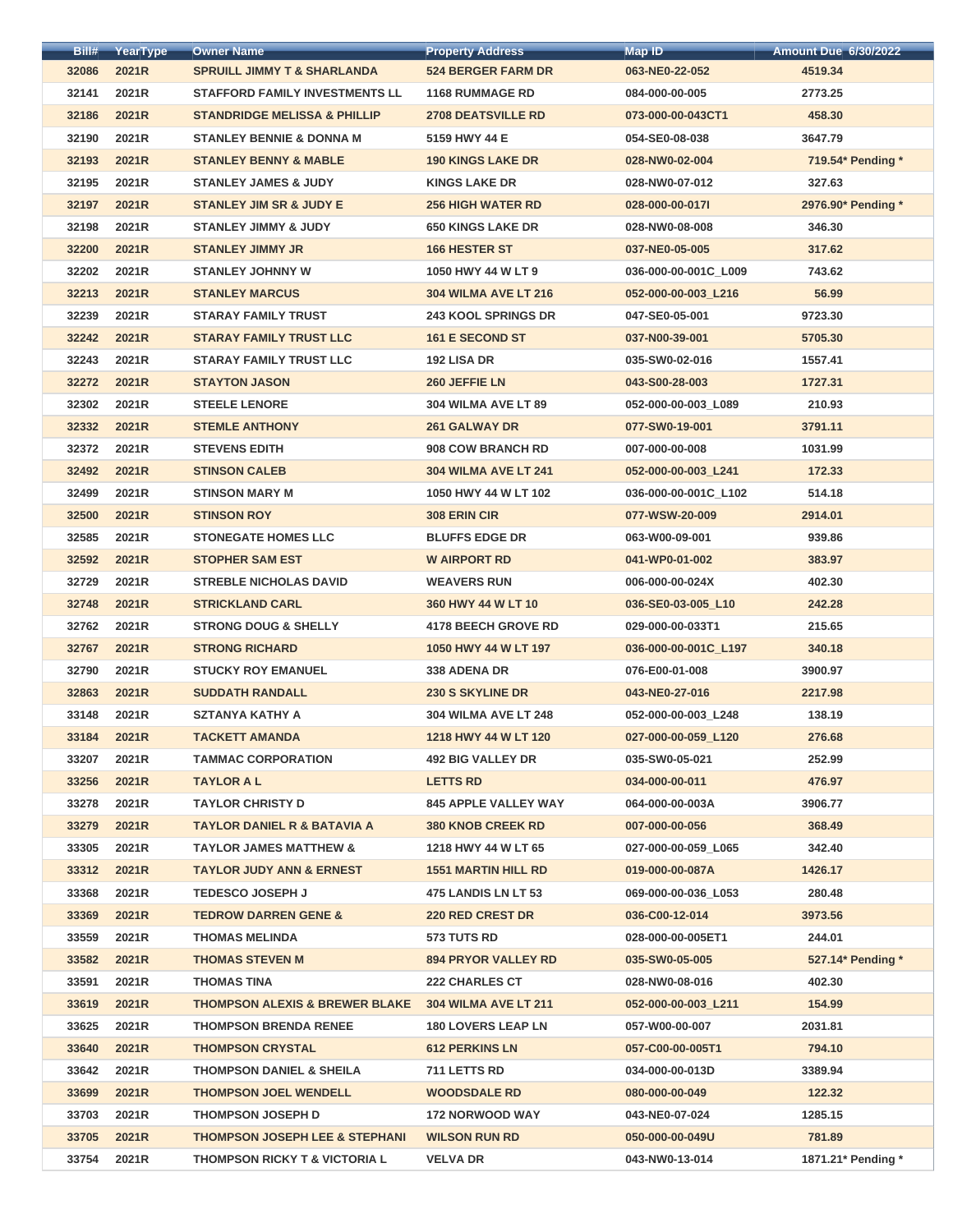| Bill# | YearType | <b>Owner Name</b>                         | <b>Property Address</b>       | <b>Map ID</b>        | <b>Amount Due 6/30/2022</b> |
|-------|----------|-------------------------------------------|-------------------------------|----------------------|-----------------------------|
| 33780 | 2021R    | <b>THOMPSON WALTER S</b>                  | <b>124 GEORGIA AVE</b>        | 077-W00-17-028       | 2645.00                     |
| 33873 | 2021R    | <b>TILLER LARRY G</b>                     | 1218 HWY 44 W LT 6            | 027-000-00-059_L006  | 165.82                      |
| 33913 | 2021R    | <b>TINGLE MARY</b>                        | <b>304 WILMA AVE LT 203</b>   | 052-000-00-003_L203  | 110.20                      |
| 34128 | 2021R    | <b>TRAVELS A TRIP L L C</b>               | <b>145 CARTER AVE</b>         | 043-000-00-024A      | 1421.37                     |
| 34243 | 2021R    | <b>TROXELL SUZANNE E</b>                  | <b>485 BIG VALLEY DR</b>      | 035-SW0-05-018DT1    | 183.94                      |
| 34275 | 2021R    | <b>TRYON MIDGE</b>                        | <b>3031 BEECH GROVE RD</b>    | 029-000-00-004       | 658.00* Pending *           |
| 34278 | 2021R    | <b>TSE INVESTMENTS LLC</b>                | <b>251 PINECREST DR</b>       | 026-C00-03-010       | 327.63                      |
| 34372 | 2021R    | <b>TURPIN DEONNA</b>                      | 475 LANDIS LN LT 94           | 069-000-00-036_L094  | 108.96                      |
| 34450 | 2021R    | <b>USBANKNA</b>                           | <b>301 SANNA DR</b>           | 043-S00-14-002       | 2581.08                     |
| 34491 | 2021R    | <b>UNDERWOOD CYNTHIA J &amp; JERRY D</b>  | <b>158 SYCAMORE CIR</b>       | 041-S00-00-006L      | 2193.84                     |
| 34542 | 2021R    | <b>UNKNOWN OWNER</b>                      | <b>HWY 44 W</b>               | 027-000-00-003A      | 122.32                      |
| 34543 | 2021R    | <b>UNKNOWN OWNER</b>                      | <b>PENDLETON HILL RD</b>      | 006-000-00-052C      | 47.66                       |
| 34627 | 2021R    | <b>VANCE ANDREW G</b>                     | 304 WILMA AVE LT 18           | 052-000-00-003_L018  | 498.43                      |
| 34657 | 2021R    | <b>VANDERBILT MORTGAGE AND FINANC</b>     | 1218 HWY 44 W LT 50           | 027-000-00-059_L050  | 577.24                      |
| 34683 | 2021R    | <b>VANMETER JAMES T III &amp; ANGELA</b>  | 930 NEWMAN HILL RD            | 038-000-00-010       | 2188.11* Pending *          |
| 34693 | 2021R    | <b>VANOVER JOHNNY A JR</b>                | 11984 HWY 44 W                | 002-000-00-005ET5    | 47.66                       |
| 34737 | 2021R    | <b>VAUGHN KEITH</b>                       | <b>1134 RIDGE RD</b>          | 055-S00-04-011A      | 438.89                      |
| 34828 | 2021R    | <b>VIERS MARCELLA A</b>                   | <b>FOREST HILL RD</b>         | 037-000-00-060       | 455.94                      |
| 34886 | 2021R    | <b>VINCENT ROBERT MITCHELL</b>            | <b>315 BARRICKS RD LT 147</b> | 034-000-00-014_L147  | 404.16                      |
| 34962 | 2021R    | <b>VITTITOW MELISSA</b>                   | 1218 HWY 44 W LT 54           | 027-000-00-059_L054  | 567.12                      |
| 34965 | 2021R    | <b>VITTITOW RICK</b>                      | <b>HENSLEY RD</b>             | 028-NE0-01-023       | 140.98                      |
| 34969 | 2021R    | <b>VITTITOW THURMAN</b>                   | <b>185 CREEKSIDE DR</b>       | 035-SW0-02-047       | 262.30                      |
| 35083 | 2021R    | <b>WADDELL MURRELL</b>                    | 4595 HWY 44 E                 | 054-SE0-07-014       | 4562.97                     |
| 35084 | 2021R    | <b>WADDELL MURRELL &amp;</b>              | <b>HWY 44 E</b>               | 063-NE0-08-003       | 839.54                      |
| 35155 | 2021R    | <b>WALDRIDGE GARY A &amp; RHONDA</b>      | <b>475 LANDIS LN LT 33</b>    | 069-000-00-036 L033  | 59.40                       |
| 35211 | 2021R    | <b>WALKER KENNETH</b>                     | 1218 HWY 44 W LT 58           | 027-000-00-059 L058  | 334.36* Pending *           |
| 35236 | 2021R    | <b>WALKER WAYNE &amp; WATTS SHELIA</b>    | <b>1613 SKYVIEW RD</b>        | 007-000-00-020B      | 2856.71                     |
| 35275 | 2021R    | <b>WALLACE THOMAS A JR &amp; DEBORAH</b>  | <b>697 HILLVIEW BLVD</b>      | 043-NE0-10-015       | 1419.86                     |
| 35469 | 2021R    | <b>WARE DONALD R JR</b>                   | <b>304 WILMA AVE LT 185</b>   | 052-000-00-003_L185  | 229.96                      |
| 35516 | 2021R    | <b>WARREN DARLENE</b>                     | <b>400 SHADY LN</b>           | 054-000-00-027D      | 29.30                       |
| 35522 | 2021R    | <b>WARREN JAMES</b>                       | 360 HWY 44 W LT 62            | 036-SE0-03-005 L62   | 167.25                      |
| 35738 | 2021R    | <b>WEATHERFORD RICHARD</b>                | <b>SAMPSONS RD</b>            | 028-NW0-08-116       | 122.32                      |
| 35823 | 2021R    | <b>WEBER-CURTSINGER CHERYL L</b>          | 475 LANDIS LN LT 126          | 069-000-00-036_L126  | 59.40                       |
| 35869 | 2021R    | <b>WEIR WILLIAM G &amp; YANIRO TARA L</b> | <b>226 CREEKSIDE DR</b>       | 035-SW0-02-037A      | 243.64                      |
| 36027 | 2021R    | <b>WESLEY RICK &amp; KIM</b>              | <b>733 PITTS POINT RD</b>     | 027-SW0-04-002T1     | 781.58                      |
| 36126 | 2021R    | <b>WHALIN ELIZABETH</b>                   | 1050 HWY 44 W LT 209          | 036-000-00-001C L209 | 266.25                      |
| 36177 | 2021R    | <b>WHELAN CONNIE T</b>                    | <b>12626 SPRING HAVEN CT</b>  | 043-SP0-01-176       | 2855.38                     |
| 36283 | 2021R    | <b>WHITE REBECCA</b>                      | <b>304 WILMA AVE LT 293</b>   | 052-000-00-003_L293  | 264.15                      |
| 36302 | 2021R    | <b>WHITE WILLIAM MICHAEL</b>              | 174 KERR LN                   | 017-000-00-009D      | 868.91                      |
| 36319 | 2021R    | <b>WHITEHOUSE JAMES A &amp; ISAACS MA</b> | <b>290 N STEEDLAND DR</b>     | 043-S00-22-034       | 2903.38                     |
| 36386 | 2021R    | <b>WHITTAKER RICHARD K &amp; KATHY J</b>  | 213 HEMLOCK DR                | 036-S00-15-001       | 560.95* Pending *           |
| 36415 | 2021R    | <b>WHOBREY JAMES &amp; ALMA</b>           | <b>313 JACKIE WAY</b>         | 045-SW0-01-026       | 2759.42                     |
| 36545 | 2021R    | <b>WILKINSON JOYCE</b>                    | 1218 HWY 44 W LT 3            | 027-000-00-059 L003  | 402.67                      |
| 36606 | 2021R    | <b>WILLIAMS ERNON &amp; BARBARA J</b>     | <b>ALPAR LN</b>               | 063-000-00-009       | 1062.43                     |
| 36688 | 2021R    | <b>WILLIAMS ROGER S &amp; MONAL</b>       | <b>W TRIANGLE LN</b>          | 043-NW0-05-009       | 402.30                      |
| 36706 | 2021R    | <b>WILLIAMS TERRY DEAN SR</b>             | <b>749 HENSLEY RD</b>         | 027-SE0-04-006       | 3062.93                     |
| 36708 | 2021R    | <b>WILLIAMS THOMAS &amp; CHRISTY</b>      | <b>295 RUSTIC LN</b>          | 073-000-00-012       | 2856.02                     |
| 36710 | 2021R    | <b>WILLIAMS TOMMY L &amp; CHRISTY R</b>   | <b>1980 MARTIN HILL RD</b>    | 018-000-00-134       | 1724.81                     |
| 36817 | 2021R    | <b>WILSON CHRISTOPHER JR</b>              | <b>735 N BUCKMAN ST</b>       | 036-SE0-06-003       | 3533.43                     |
| 36818 | 2021R    | <b>WILSON CHRISTOPHER JR</b>              | <b>699 N BUCKMAN ST</b>       | 036-SE0-06-002       | 2532.87                     |